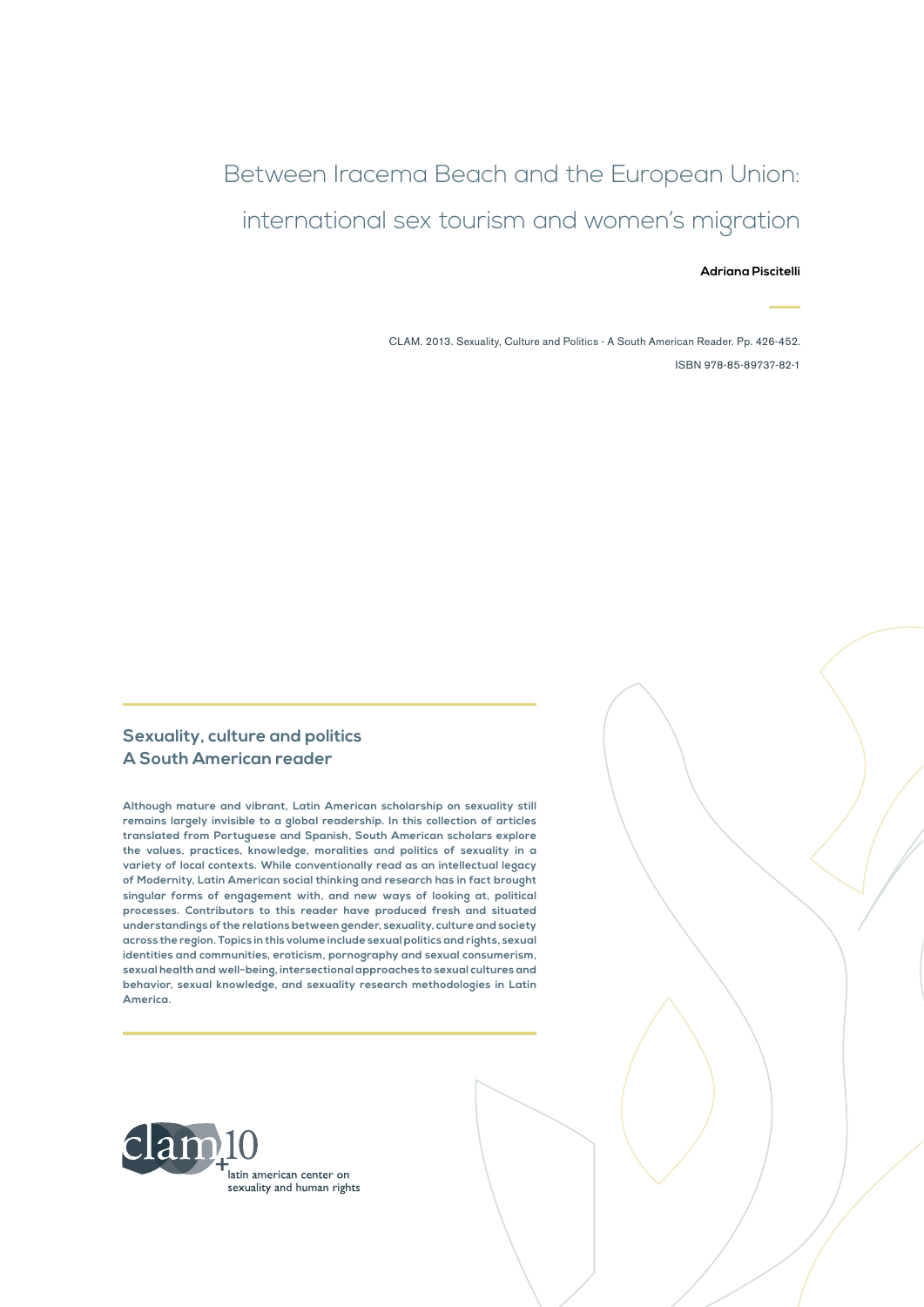# Between Iracema Beach and the European Union: international sex tourism and women's migration\*

#### **Adriana Piscitelli\*\***

I went to Switzerland. I spent three months there. It's really chic: it's the New World [sic]. The man fell in love with me in two nights. He got my passport, he did everything, my friend; he really fell hard…I don't know why. These gringos are all a bunch of fools. *Ave Maria!* But it was good. It's very good, travelling... And in Switzerland, woman, it's incredible turning tricks... it's even too natural. It could be anyone in your family. She's turning tricks, goes out at night, arrives home and it's all treated as if it were normal. In Brazil, it's all about racism. In Switzerland, it's like that, [normal]. So I asked Charles where could I get work in Switzerland. I could work at home doing massages, he said, it's very good work…Over there I worked at [], it was his uncle's massage parlor… Girl, there were so many men it was one a minute. There it was 300 francs for fifteen minutes. It was incredible. I made 20,000 in a week. I had to give half to the house. But there, I didn't pay for food or rent.... I don't regret having worked there.... I bought the furniture for my house, I bought a cell phone, I bought everything. It was a stack of money this high. And because I'm brown, I had a lot of success there. It was incredible.... Nowadays, there are women who go overseas and come back with nothing at all. Maybe a pair of shoes.... I was smart... I didn't even buy a bikini, I didn't spend a dime… Because you can't make 5000 in a week in Brazil. There, it was 20,000 a week. And no one discriminated against me.

22 year old sex worker, Fortaleza, Brazil

According to some authors, the international anti-trafficking debate often conflates forced prostitution, sexual tourism and child prostitution; these terms appearing as synonyms (Doezema, 1998: 42). The connections between these issues, evident at international discussion on the topic (Jeffreys, 1999), are also visible in the debates taking place in Brazil. In our country, these themes have attracted the attention of public opinion and also researchers and policy makers since the beginning of the 1990s. During that decade, the intensification of international tourism in the Brazilian northeast following the launch of direct flights to the region from Europe and the U.S. drew attention prostitution geared towards international visitors. This increase in visibility coincided with an increase in international anxiety regarding the prostitution of minors (Kubitschek, 1997), and with reports that Brazil had become integrated into the global

<sup>\*</sup> Translated from Portuguese by Thaddeus Gregory Blanchette. Originally published as: PISCITELLI, A. 2004. "Entre a praia de Iracema e a União Européia: turismo sexual internacional e migração feminina". In: PISCITELLI, A.; M. F. GREGORI & S. CARRARA (Eds.). *Sexualidade e saberes: convenções e fronteiras*. Rio de Janeiro: Garamond, P. 283-318.

<sup>\*\*</sup> PhD. Professor at State University of Campinas and researcher at PAGU - Nucleus on Gender Studies.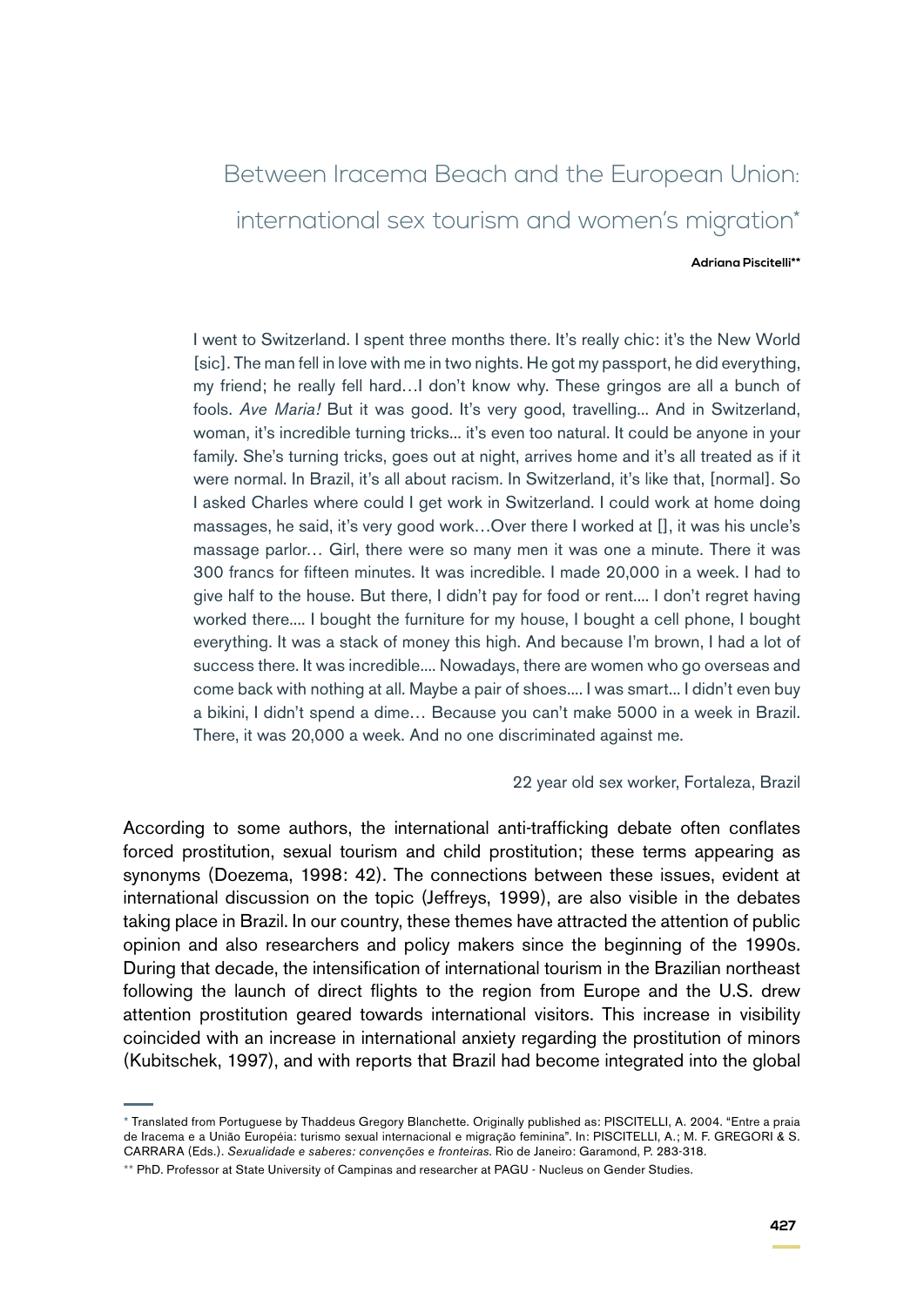circuit of sex tourism (Piscitelli; 1996, 2003). In this context, sex tourism became almost automatically linked, at least thematically, to the international traffic of women and adolescents for sexual exploitation. As a result of this conjunction, the concept of victimization continues to permeate the Brazilian debate on the trafficking of persons and has not only been applied to adolescents and youth, but also to the women involved in sex tourism.

This article examines the factors that impact upon the migration of women from the Brazilian northeast to Europe, either via marriage with foreign men who visit the region in search of sex or via migration involving sex work. I deliberately use the term "migration" in order to underline my view that these women are largely people who leave Brazil in search of social and economic opportunities. Examining the presuppositions present in the national debate regarding trafficking and taking into consideration the perceptions of the women involved in international sex tourism, I argue that the migration of these women should be carefully considered, without labeling it as "forced prostitution", as is usually the case in this debate. I also argue (and this is my main point) that the *agency1* of women in this context of transnational migration can only be understood by taking into consideration its economic, political and cultural aspects.

My arguments are based on an analysis of a specific type of heterosexual sex tourism taking place in Fortaleza, which is concentrated on a certain part of the city: Iracema Beach. In this brand of tourism, which is linked to the desire for social mobility among part of the local population, and the actual migration of some women, international visitors establish sexual and romantic relationships with women from the lower and lower middle classes in Ceará and other states in Brazil.<sup>2</sup>

I begin by commenting upon the Brazilian debate regarding trafficking of women and youth, outlining the context in which these discussions take place. I then examine the economic, political and cultural factors that contribute to the migration of women in the context of the sorts of sex tourism that I analyze. I explore how these factors are expressed in terms of conceptions of gender, race, class and nationality in such a way that local and foreign tourists are situated unequally: to put it simply, native women are

<sup>1</sup> "Agency" is understood here as the capacity to make things happen. According to Giddens, who sees the agent as someone who can produce an effect, Agency implies power. To be an agent means being capable of exercising a series of powers, including the power to influence powers exercised by other people. The concept of "agency" deals with power as transformative capacity, in an approach that sees resources as structured properties of social systems, that impinge upon and are reproduced by agents during the course of their interactions. Power, however, is not a resource. Resources are the means through which power is exercised. In this sense, power presumes regularized relationships of dependency and autonomy, Seen from this perspective, all forms of dependency offer resources through which subordinates can influence the activities of their superiors (Giddens, 1984: 9; 15, 16).

<sup>&</sup>lt;sup>2</sup> The research on which this text is based was financed by the Fundação Carlos Chagas/MacArthur Foundation at its early stage, and later supported by the Fundação de Amparo à Pesquisa do Estado de São Paulo, CNPq, and the Guggenheim Foundation. Field work was undertaken in collaboration with Jane Guedes Horta, Célia Cruz and Maria Lucia Plantenga. I would like to thank Albertina de Oliveira Costa, Antonio Jonas Dias Filho, Flavio Pierucci, Heloisa Pontes, Magali Marques, Maria Filomena Gregori, Maria Luiza Heilborn, Mariza Corrêa, Mary Castro, Mônica Tarducci, Sergio Carrara, Suely Kofes and Verena Stolke, who contributed important questions to the research and Ana Maria Medeiros da Fonseca and Kamala Kempadoo for several points raised in the text.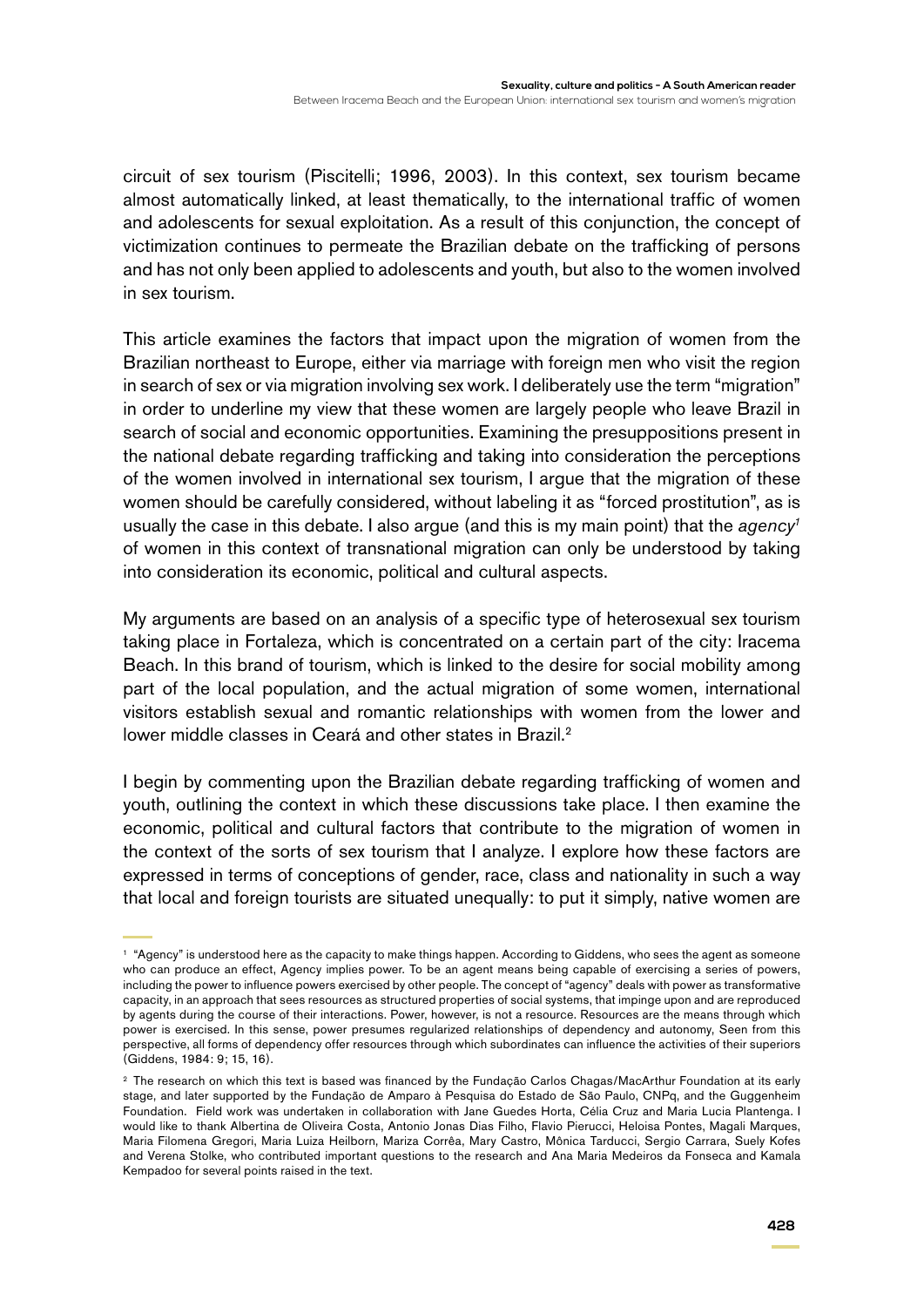intensely sexualized while foreigners from the northern nations are perceived as ideal partners. Finally, I look at how these differences are activated within both foreign and domestic perceptions, seeking to show that the women who are targeted by these concepts utilize them in order facilitate their migration to what they see desirable "new worlds".

### **1. Debates on trafficking and sex tourism**

The topic of international trafficking of women is not new in Brazil. According to historians, an intense debate over "white slaves" erupted in the country in the late  $19<sup>th</sup>$  and early  $20<sup>th</sup>$  century. At that time, trafficking was seen to be a major public problem. From 1870 to 1940,<sup>3</sup> stories of European women (mainly poor Jews from Eastern Europe) forced into prostitution in Rio de Janeiro, São Paulo and Buenos Aires were common fair in the nascent Brazilian mass media. All three of these cities were undergoing massive growth at the time, driven by European migration. According to the stories, the trafficking networks were dominated by internationally mobile French or Polish pimps. While the French controlled upper class prostitution, the "Pollacks" took charge of supplying lower-class brothels with women (Rago, 1989: 150). According to the stories, the "Pollacks" recruited their victims by marrying young women from the impoverished small towns of Poland, Russia, Austria, Turkey and Romania, importing women into Brazil and Argentina and establishing brothels in those countries principal cities. The most commonly reported story claimed that after marriage, the young women would be taken to Paris or Marseilles and, from there, would be shipped to Rio, São Paulo, Montevideo and, finally, Buenos Aires (London, 1927, apud Rago, 1989).

Historians that have analyzed the social and political uses of these "white slavery" narratives claim that they contributed to the formulation of two articles of the Brazilian Penal Code in 1890 (Arts. 277 and 278), which defined the exploitation of prostitution as a crime. Careful analysis of the empirical evidence regarding these stories, however, indicates that trafficking was nowhere near as widespread a crime as the news of the times made it out to be. Research conducted in the records of several criminal courts in Rio de Janeiro, for example, shows that between 1890 and 1928, cases of international trafficking of women amounted to only a small portion of the case load involving prostitution. Most prostitution crimes revolved around other types of exploitation, in particular abusive contracts imposed by hotel owners on prostitutes (Pereira Schettini, 2002).

According to historians cited above, reports of trafficking and the struggle against it in late  $19<sup>th</sup>$  and early  $20<sup>th</sup>$  century Brazil served one main purpose: they allowed Brazilian governments to present themselves as the representatives of a modern and

<sup>&</sup>lt;sup>3</sup> According to Pereira Schettini (2002), the first stories of Jewish "white slaves" in Brazil were published in 1870.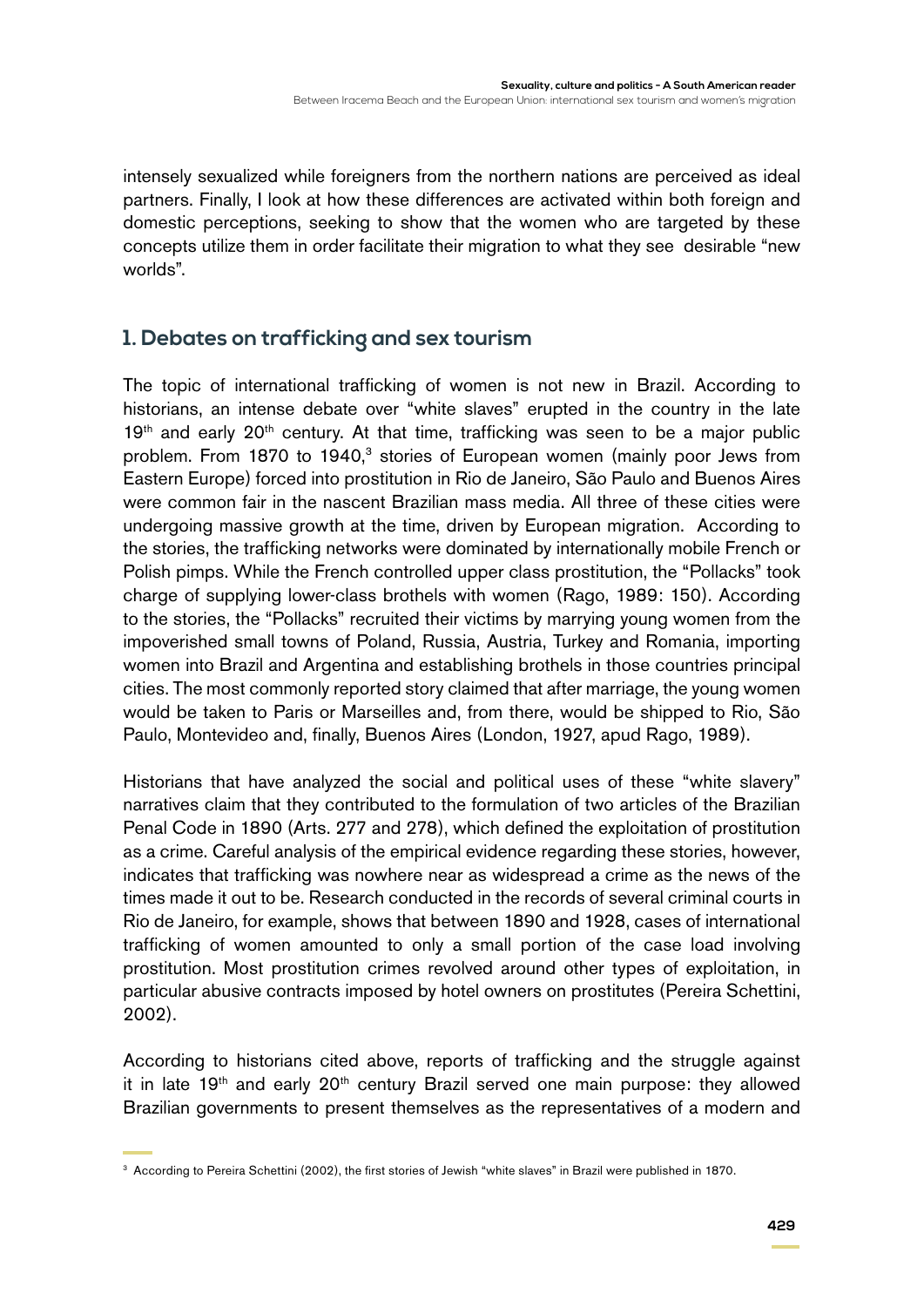Between Iracema Beach and the European Union: international sex tourism and women's migration

progressive nation. At the international anti-trafficking congress organized by the League of Nations and several European states, trafficking stories were widely spread by the Brazilian delegates as a means of demonstrating the superiority of their country's cities to Buenos Aires (at that time widely considered to be one of the main centers of international trafficking in women). Historical analysis by the same researchers suggests that, in the sphere of Brazilian domestic politics, trafficking stories contributed to the construction of a moral threat to Brazilian society and families, which served to justify the implementation of violent policies geared to the moral "cleansing" of the country's cities. In a context of preoccupation with the social and political problems surrounding international immigration, these policies focused on poor immigrants (Pereira Schettini, 2003). At the same time, however, the focus on "white slavery" ended up shifting attention away from the large numbers of Brazilian-born women—the so-called "national prostitutes"—involved in prostitution, including black slaves. White foreign prostitutes, particularly those from the lower social strata, worked in the same neighborhoods as the "national prostitutes", often right alongside the black and *mulata* Brazilians engaged in the sale of sexual services. Legal cases against owners who forced their slaves into prostitution were being processed by the courts at the same time (the 1870s) that the first stories of "white slavery" appear in Brazil.<sup>4</sup>

Today's trafficking reports differ from those early stories in many respects. For one thing, in the past, Brazil "imported women". Today, instead of receiving large numbers of European immigrants, the country exports citizens (legally or no), mainly to the so-called "first world" nations. Brazil appears in reports as a major exporter of "trafficked women" and a substantial "supplier" for international mafias (Petit, 2004: 9), even, in fact, as the main South American "exporter of slaves" to Europe (Massula & Melo, 2003: 15). In the early  $20<sup>th</sup>$  century stories, the pimps associated with the traffic in women were almost exclusively perceived to be foreigners. While foreigners still appear as important intermediaries and agents in trafficking, the principal recruiters in today's trafficking stories are Brazilian.

Alongside the changes in the trafficking routes cited and the ethnic and national identities attributed to the main trafficking recruiters, today's trafficking stories utilize a different gender symbolism. Historians believe that the popularity of European prostitutes in early 20<sup>th</sup> century Brazil may have been due, at least in part, to the view that Brazil needed to acquire "civilized European values". In this process, European women substituted black and brown Brazilian women as the principal object of Brazilian male desire (Rago, 1989). By contrast, during the 1990s, trafficking stories involving Brazilian women and adolescents highlighted their "racial exoticness" and "extreme sensuality" as important factors in the demand for Brazilians in the international sexual market (Leal, 2003).

<sup>4</sup> Pereira Schettini (2002) describes the case of one judge who managed to liberate 186 black slaves working as prostitutes in 1870.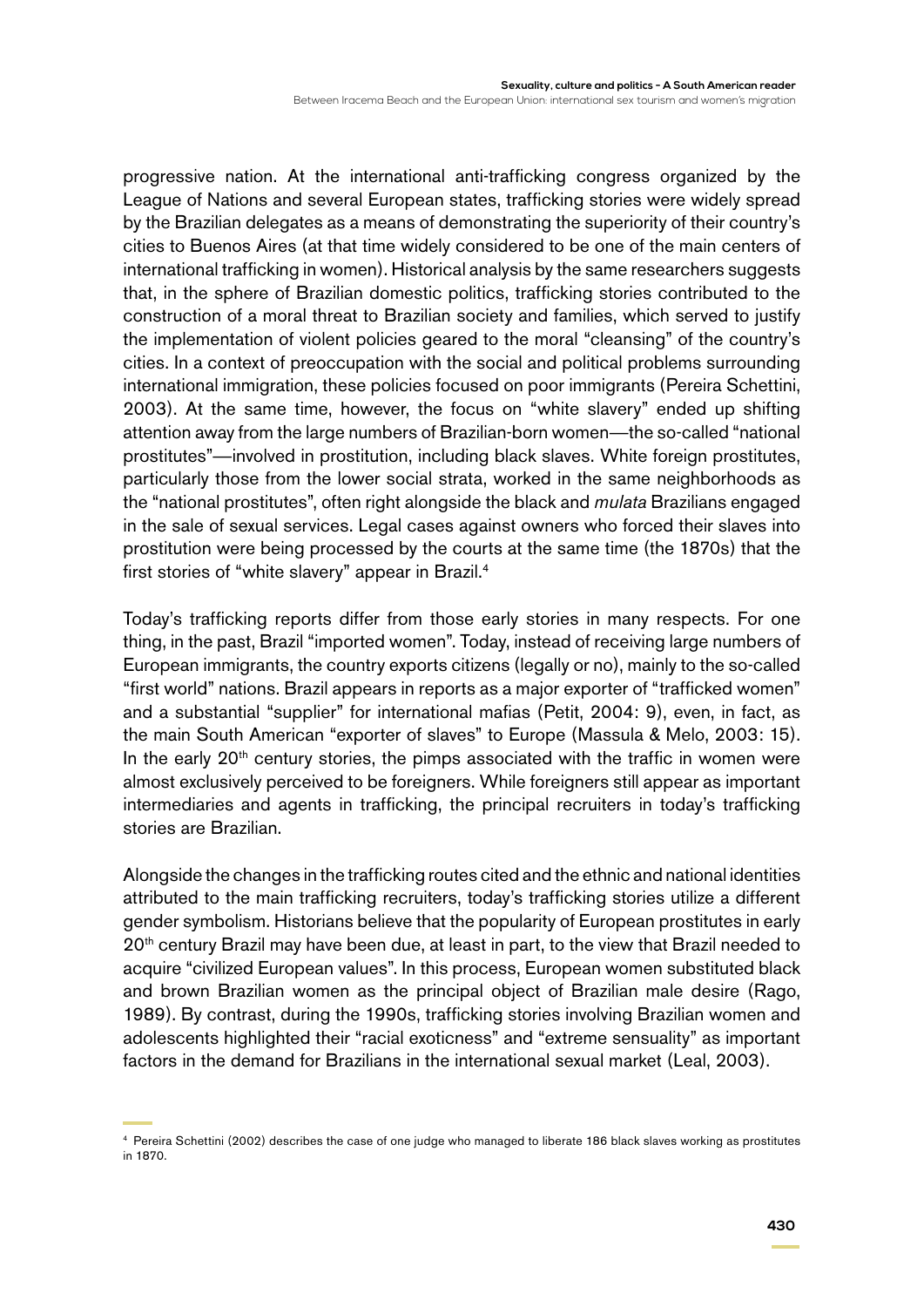Brazilian historians' readings of earlier waves of concern regarding trafficking in Brazil highlight the need to carefully and critically examine data and to pay attention to the social and historical contexts in which these stories erupt, as well as to their internal and external political uses. Only when we take these factors into consideration can we begin to understand how and why these narratives were disseminated in the past. Similar care, however, has not been taken with regards to analyzing contemporary trafficking reports. In order to understand why this critical reading of today's trafficking stories has not yet occurred, we need to understand the characteristics of the debates regarding trafficking as they currently stand in Brazil.

Currently, the debate regarding trafficking of women and adolescents in Brazil is basically dominated by international and national activists and government agencies. Although it has become an important public issue, migration studies have so far offered up little information about it. Until very recently, migration studies in Brazil concentrated on migratory flows from Brazil to the countries of the northern hemisphere. This research indicated that during the 1990s, the Brazilians who were living overseas tended to be young men drawn from the country's urban and lower middle classes (Bogus, 1995; Patarra, 1996). Official numbers regarding Brazilian migration should be managed with care, however, given that they tend to be based on official sources while a large portion of Brazilian migration is undocumented, irregular, or illegal.<sup>5</sup> In any case, it is important to understand that even according to these researchers, the majority of Brazilian immigrants (72%) to certain countries was already made up of women in their 20s and 30s in the 1990s (Bogus & Beozzo Bassanezi, 2001.6 Although we know relatively little about the migrants involved in overseas sex work during this period, these studies highlight the fact that the countries that have received large numbers of female Brazilian immigrants are also those that host organizations that have attempted to prevent the material and sexual exploitation of Brazilian women (Sprandel, 2001).

While academic studies say little about trafficking, a growing amount of information regarding the phenomenon has been produced by the media (CHAME, 2000, 2001), social movements, NGOs (CECRIA, 2002; Leal and Leal, 2002) and, more recently, by government agencies (Ministério da Justiça/Nações Unidas, Escritório contra Drogas e Crime, 2004). According to these sources, some 75 thousand Brazilian women have been forced into prostitution in Europe (Massula & Melo, 2003: 15). Furthermore, these sources claim that sex tourism and trafficking are strictly interrelated, with sex tourists serving as a recruiters of trafficking victims (CECRIA, 2000: 12; Leite, 2000). Since the second half of the 1990s, many of these agents and organizations producing

<sup>5</sup> One telling example of how official numbers can be misleading has been offerd by Costa (2004). According to this author, the U.S. American census of 2000 reported 181,076 Brazilians living in that country and only 20,358 in the city of New York. Information collected through the Brazilian Consulate in New York, however, suggests that almost a million Brazilians were then residing in the U.S., with some 300 thousand present in the five states under that consulate's jurisdiction.

<sup>&</sup>lt;sup>6</sup> Studies conducted in the 21st century point out changes in the profile of the Brazilian migrants who arrive in the U.S. While the middle class dominated the migrant population in the 1980s, the end of the century saw a shift towards men and women from the lower classes (Costa, 2004: 16, 17). It is plausible that the patterns of migration to Europe also changed similarly.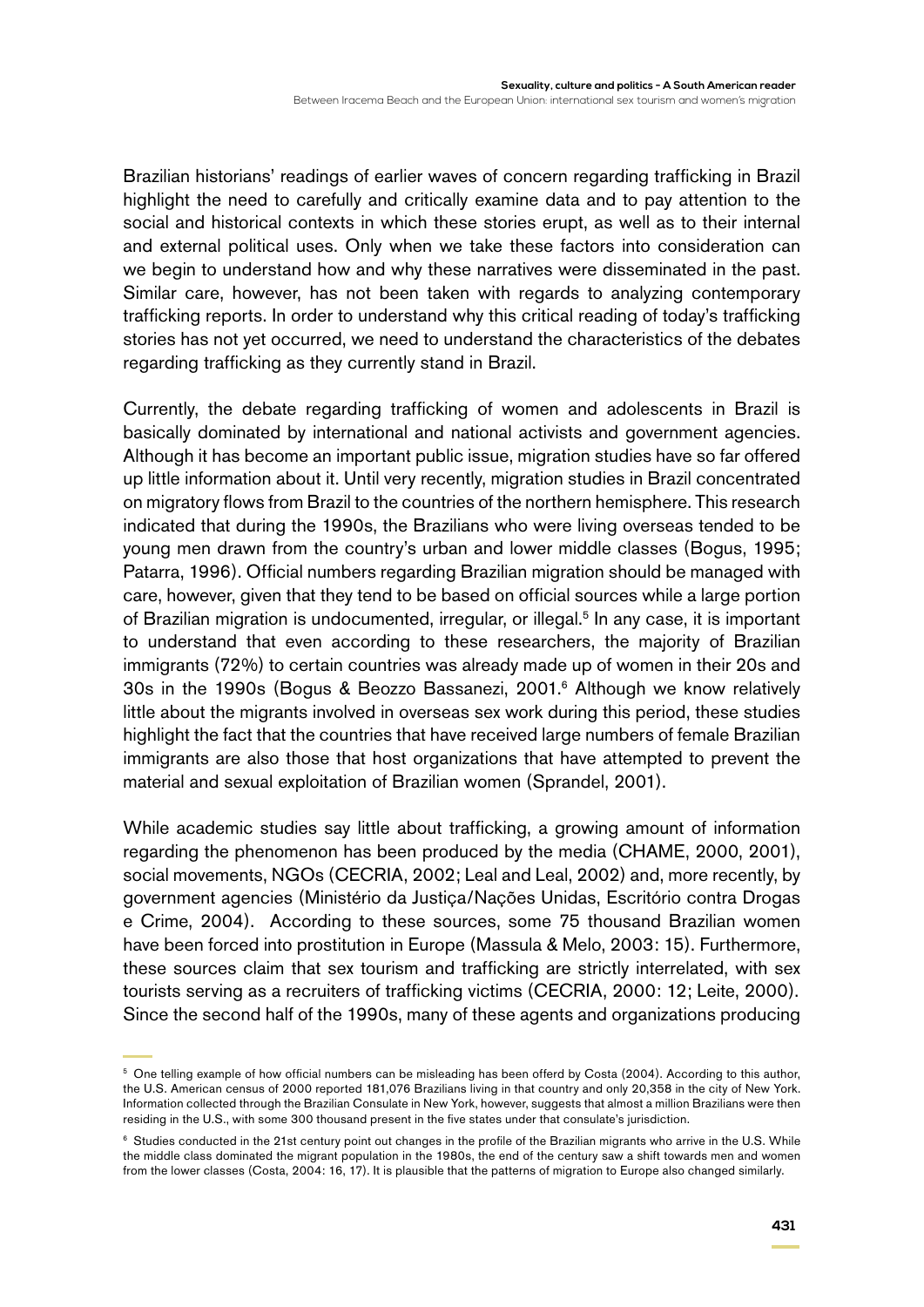information on trafficking in Brazil believed that while sex workers were an important target population for trafficking recruiters, many—if not most—women recruited into sexual slavery overseas were drawn into traffickers' networks through promises of marriage or overseas work made by visiting foreigners (CHAME, 1998, 2000, 2001). More recent documents have emphasized regional differences in the organization of trafficking networks. Traffickers operate differently in Goiás and Ceará, two states widely considered to be important suppliers of sexual slaves for the international market.<sup>7</sup> In Goiás, trafficking is regarded as exclusively linked to international networks, whose victims generally do not work as sex professionals in Brazil. In Ceará, however sexual tourists are thought to be the main link between Brazilians and international trafficking networks. Local women's ease of access to foreigners interested in commercial sex is seen as a factor which draws the Brazilians into the hands of traffickers. In this context, the presumption is that the women who are the targets of international traffickers had earlier experiences with prostitution in Brazil (Ministério da Justiça/Nações Unidas, Escritório contra Drogas e Crime, 2004). These reports linking sex tourism and trafficking differ in one important aspect: while some documents consider sex tourists and marriage and employment agencies as potential paths into trafficking networks (CECRIA, 2002: 54-56; Portella, 2003), others see sex tourists as direct recruiters of trafficking victims (CHAME, s/d: 22).

I do not deny that sex tourism and trafficking might be contextually linked. It is important to point out, however, that this relationship is not automatic. Aside from this, the historically and currently dominant conceptions regarding trafficking in the Brazilian debate make the consequences of this linkage problematic. The contemporary narrative regarding trafficking constructed in news, documentaries, and politically-oriented reports is relevant, calling attention to a problem that should not be ignored. Between 2002 and 2003, the Brazilian justice system opened 36 anti-trafficking cases in four states (Goiás, Ceará, Rio de Janeiro and São Paulo). Of these, more than half (51%) were from 2003 (Ministério da Justiça/Nações Unidas, Escritório contra Drogas e Crime, 2004). In 1996 and 2000, two Brazilian women working in brothels in Tel Aviv and Bilboa died in circumstances that suggest murder (Leal and Leal, 2002: 183). Aside from this, studies by Brazilian NGOs have made significant contributions to a critical reading of current anti-trafficking laws.<sup>8</sup> Part of this material, however, raises problems regarding research on trafficking in other parts of the world (Murray, 1998: 55).

There is no doubt about the importance of disseminating trafficking stories, drawing

<sup>7</sup> An analysis of court cases regarding this crime figure in Rio de Janeiro, São Paulo, Goiás and Ceará courts was undertaken by Marcos Colares (Ministério da Justiça/Nações Unidas, Escritório contra Drogas e Crime, 2004).

<sup>&</sup>lt;sup>8</sup> The main criticisms to Brazil's anti-trafficking law have to do with the fact that it ignores trafficking within the country's borders, only considers trafficking when it is linked to prostitution, and focuses exclusively on women (ignoring men, children and transgenders) (Massula e Melo, 2003). The bill's scope was expanded by the Child and Adolescent Statue of 1990, which typifies child pornography and the sexual exploitation of children as crimes (Arts. 241 and 244). In March 2004, Brazil also ratified the Palermo Convention (the United Nations' Convention against Transnational Organized Crime) and the Protocol to Prevent, Suppress and Punish Trafficking in Persons, especially Women and Children.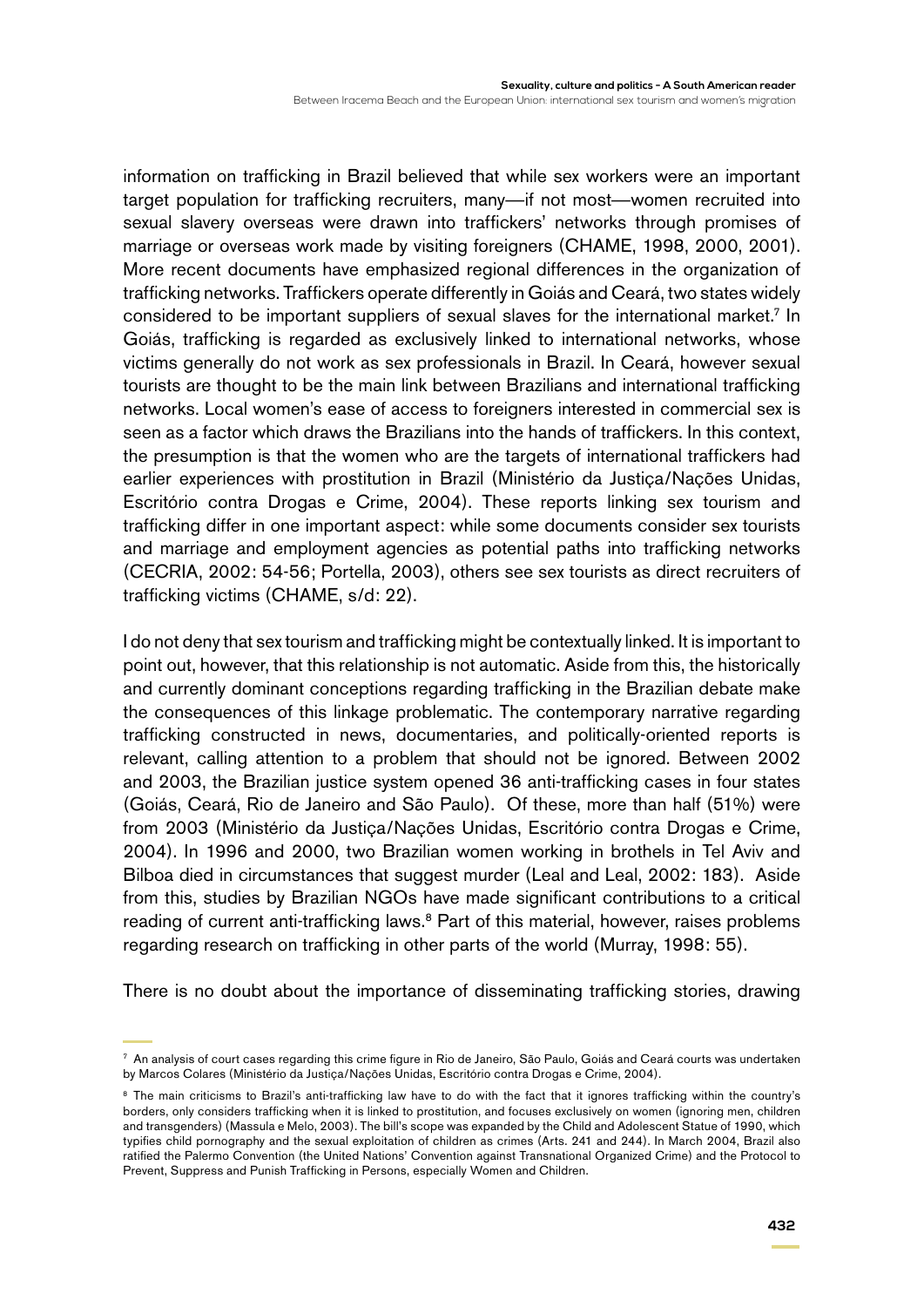public attention of the public, and giving it leverage on national and international agendas. However, the Brazilian debate regarding trafficking has been largely subsidized by documents that reproduce the same problems that have been noted with regards to trafficking research in other parts of the world (Murray; 1998; Kempadoo, 2001; 2003); namely, the conceptualization of trafficking, the sources used, and the treatment of the data drawn from those sources.<sup>9</sup> Reports are reproduced and legitimized with lightening speed, not only by the media, but also by international human rights defense organizations and their often problematic conclusions are thus now acquiring the status of indisputable fact within the anti-trafficking universe. Because of this phenomenon, when talking about trafficking in Brazil, we must be careful to examine the facts, arguments and conclusions presented by these reports.

First of all, we need to consider the context in which trafficking stories and reports are created and presented. According to the current Brazilian Penal Code's Article 231, "trafficking in women" is defined as promoting or facilitating the entry or exit of women to or from Brazil for the purposes of prostitution. In those cases in which violence, fraud or grave threats are employed, the crime is considered to be greater. Note that this definition of trafficking means that a sex worker who travels across an international border in order to voluntarily work as a prostitute in a situation where neither her liberty nor human rights are compromised can be considered a "trafficking victim" under Brazilian law. Meanwhile, the current debate regarding trafficking of persons, both in Brazil and internationally, revolves around the concept that trafficking involves forced prostitution. This concept of trafficking has been heavily influenced by the Protocol to Prevent, Suppress and Punish Trafficking in Persons, especially Women and Children, an addition to the United Nations' Convention against Transnational Organized Crime, also called the Palermo Convention. This Protocol was ratified by the Brazilian government in March of 2004 and it defines "trafficking in persons" in the following manner:

> "Trafficking in persons" shall mean the recruitment, transportation, transfer, harboring or receipt of persons, by means of the threat or use of force or other forms of coercion, of abduction, of fraud, of deception, of the abuse of power or of a position of vulnerability or of the giving or receiving of payments or benefits to achieve the consent of a person having control over another person, for the purpose of exploitation. Exploitation shall include, at a minimum, the exploitation of the prostitution of others or other forms of sexual exploitation, forced labor or services, slavery or practices similar to slavery, servitude or the removal of organs. (Article 3-a).

In relation to the passionate discussions now underway in first world countries regarding the trafficking of persons, note the obsession of certain vocal groups within those

<sup>9</sup> For an in-depth discussion, see: Piscitelli, Adriana: Visions of the New World, female migration discussed in the context of international sex tourism in Brazil. Paper presented at a conference organized by the Center for Latin American Studies/ CERLAC, at the University of York, Canada, in March 2004 (unpublished).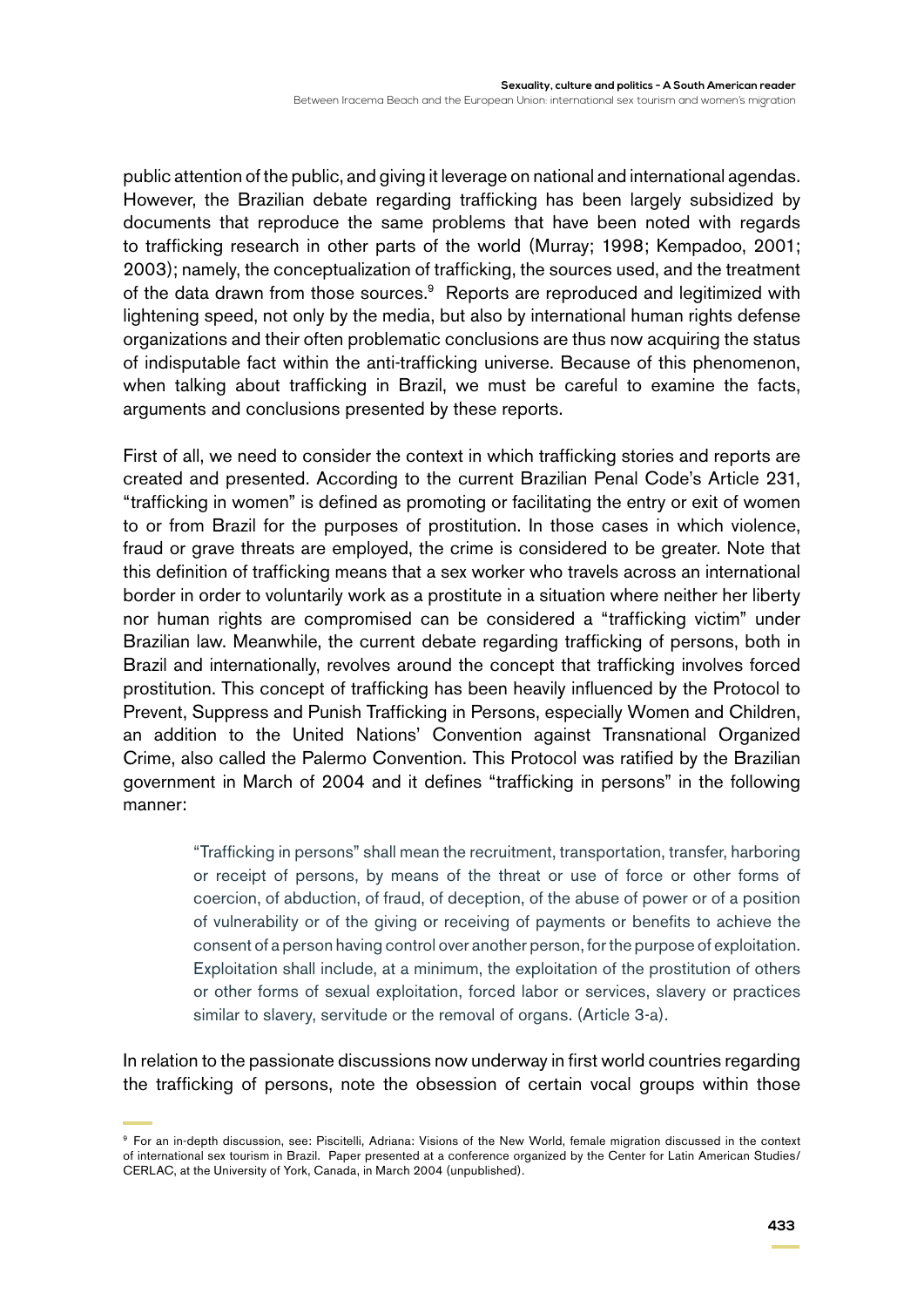nations regarding the "invasion" of "aliens" or "outsiders" (Lutz, 1997). Critical readings of the Palermo Protocol have pointed out that it is quite vague on several key points. It doesn't define what the "exploitation of the prostitution of others or other forms of sexual exploitation" is, for one thing; nor what constitutes "abuse of power or of a position of vulnerability". The result has been that, even though there is consensus that trafficking involves the transport of people using coercion or fraud in order to insert them in exploitative situations that are analogous to slavery, there are many different interpretations regarding what is and what is not trafficking, based upon different groups' interests and political agendas.10

According to these critical readings of the Protocol, although trafficking is considered to be a major problem by governments, feminist organizations and groups that defend sex workers' rights, there is no agreement upon a precise definition regarding what trafficking actually is, or what policies should be used to fight it. On the governmental level, definitions regarding what is and what is not trafficking have been inserted into broader policies for the repression of transnational organized crime and the violation of migration laws.

Among feminists (who certainly do not hold to any unified position regarding the women's trafficking), abolitionists have tied the anti-trafficking struggle to their goal of eliminating prostitution.<sup>11</sup> Repeating arguments and positions that were present in the debates regarding pornography in the English-speaking world during the 1980s (Piscitelli, 2003: 215), these groups affirm that prostitution reduces women to objects and is always necessarily degrading and damaging to women. Abolitionists thus do not recognize any distinction between forced prostitution and free prostitution. They believe that by tolerating, regulating, or legalizing prostitution, states are engaging in the violation of human rights. In the abolitionist perspective, all prostitution is a form of sexual slavery and trafficking in persons is intrinsically linked to prostitution.

Other feminist tendencies in the trafficking debate are aligned with the viewpoints of groups who support sex workers' rights. These groups believe that prostitution is a form of labor and they differentiate between forced or child prostitution and voluntary prostitution by adults by their own free will. They also contest the linear equation drawn by the abolitionists between trafficking and prostitution, seeing voluntary prostitution as a form of exchange and state laws which criminalize or penalize adults engaged in sex work as a negation of human rights.

The echoes of these discussions can be ascertained in Brazil. At a time when Brazilian illegal immigration has acquired greater visibility (Assad, 2004), the National Report

<sup>10</sup> Cf.Anderson & O'Connell Davidson (2004)

<sup>&</sup>lt;sup>11</sup> "Abolitionist" is an 'emic' term: a word used in discussions regarding prostitution to designate the position that all forms of prostitution are abusive and must be abolished, even when the exchange involved is consensual (Chapkis, 1997).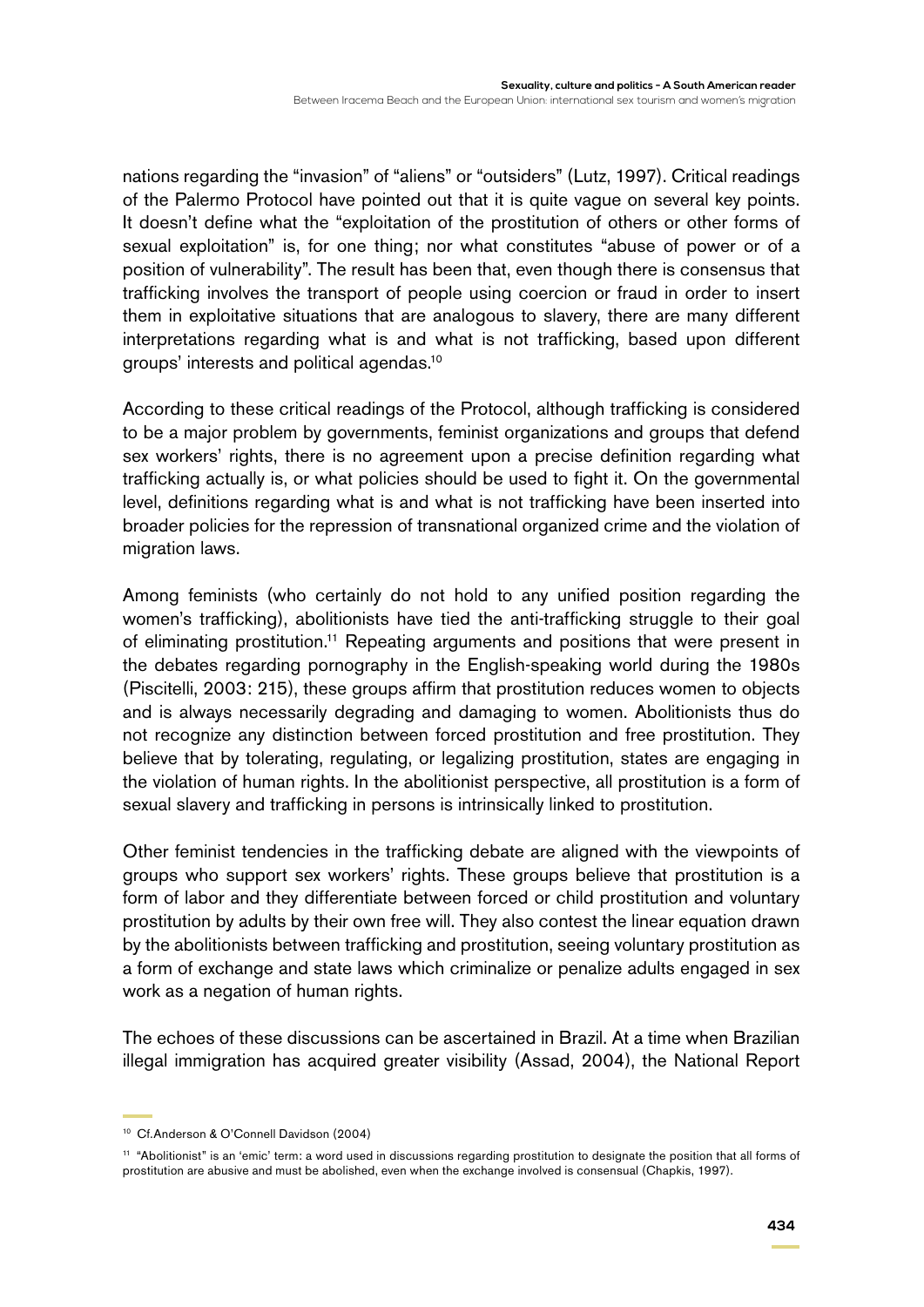on the Trafficking of Women, Children and Adolescents for Purposes of Commercial Sexual Exploitation (PESTRAF),<sup>12</sup> has become one of the primary sources feeding debate in Brazil. For this reason, PESTRAF offers a privileged case to reflect upon the ways in which the international concept of trafficking as forced prostitution has been treated within the Brazilian debate. The report analyzes trafficking by studying courts cases, case studies and stories produced by popular media, classifying prostitution (forced or free), pornography and sexual tourism as forms of violence (Leal & Leal, 2002: 44).

PESTRAF carefully provides figures regarding the trafficking of Brazilian women (CECRIA, 2002; Leal & Leal, 2002). The study traces out trafficking routes by linking information obtained in the media with other Federal Police sources. Its statistics (regarding trafficking victims and recruiters) are based upon news stories which the study accepts without critique. Although PESTRAF seems to take into consideration the perceptions of the women involved in the cases it studies, it presents all the sex workers it quotes as "trafficking victims", even when women claim to have voluntarily left Brazil in order to labor as prostitutes overseas without being forced, controlled, lied to, or meeting any violence whatsoever. In fact, the study classifies women as "trafficking victims" even in cases where the conditions of overseas sex work were considerably better than those they encountered in Brazil (CECRIA, 2002: 121-134).

PESTRAF's count of "trafficking victims" is increased by stretching the concept of trafficking, as understood by the Palermo Protocol. The study claims to follow the Protocol's definitions but, in fact, expands greatly upon them by presenting a view of trafficking which includes "structural pressures and subjective actions". It does this by introducing the concept of "induced consent" or "cooptation", conceived as a form of abuse that creates an apparent agreement, but one which is based upon the incorporation of the arguments of the co-opting group into the beliefs of the group that "chooses" (CECRIA, 2002: 25). The research is founded upon the notion that women who have little hope and fewer options for improving their lives do not have the independence and autonomy necessary to make choices for themselves.

This belief in female vulnerability is nothing new, particularly when it is applied to women of the global South. By denying that women from the country's poorer strata and regions can make meaningful choices when they become involved in unequal relationships, PESTRAF allies itself with ideological formulations that deny agency to third world migrant women in a global context involving the transnationalization of sexual markets (Kapur, 2003; Kempadoo, 2001: 31). Jo Doezema calls attention to the focus on poverty present in many reports regarding "forced prostitution", highlighting how poverty itself is often perceived as if it were coercive force. According to Dozema,

<sup>&</sup>lt;sup>12</sup> Internationally coordinated by the International Institute for Human Rights of the University of De Paul (Chicago) and by the OAS, the study also had funding from international NGOS (POMMAR, Save the Children), and U.S. agencies such as USAID.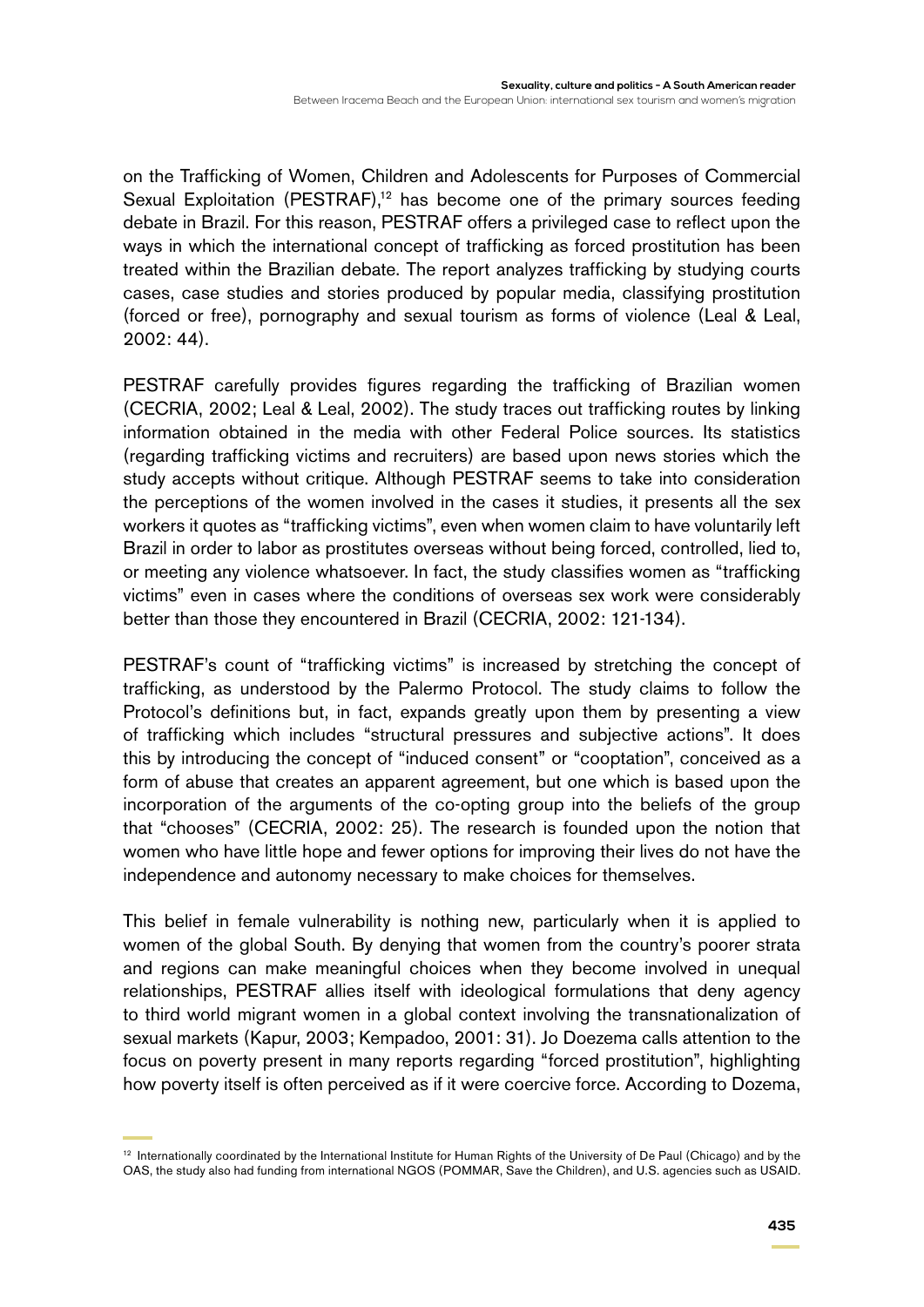this approach reveals a base rejection of prostitution as a profession, believing that no "normal" woman would choose this sort of work unless she was "forced" to do so by poverty (Doezema, 1998: 43, 44). The author also argues that that perspective has classist and racist implications, in that even those who accept that wealthy or middle class western women might "voluntarily" enter into prostitution deny the same choice to women in developing nations.13 Dozema's arguments are supported by a close look at those Brazilian women who do attempt to migrate, following the invitations of sexual tourists. These women's lives and experiences raise issues destabilizing the linear connections established in the Brazilian debate on sex tourism and trafficking in persons.

### **2. Between "gringos" and "natives"**

Fortaleza is considered one of the main Brazilian hubs of international sex tourism. It is an industrial town, and most of all, a tourist attraction for its beautiful beaches and night life. Tourism is the most rapidly growing source of employment in the state of Ceará.<sup>14</sup> In Fortaleza, however, international tourism is also seen as worrisome, due to its strong association to sex tourism.

With a population of 2.1 million, Fortaleza is one of the fastest growing cities in Brazil, also surrounded by one of the poorest de metropolitan areas in the country (IBGE, 2000). Like many other nations in the global south, Brazil invests heavily in international tourism and hopes to increase this industry's percentage of the Gross Domestic Product and of the country's jobs.<sup>15</sup> In Fortaleza, from the mid-1980s on, this increase in tourism has been reflected in the enormous increase in the number of hotels, as well as in the transformation of once deserted beaches into posh resorts.

In 2001, foreign tourists amounted to only 9.4% of the total number of city visitors (Governo do Estado do Ceará, 2002).16 International tourism, however (predominantly male), is extremely visible in Fortaleza's tourist areas. In those regions it is quite common to see foreign white men accompanied by young local women, who are generally perceived as "darker".

In Brazil, public debate regarding sex tourism (often defined as synonymous to prostitution of minors) transformed this fearful connection into a national preoccupation.

<sup>&</sup>lt;sup>13</sup> Doezema's argument is clearly expressed in the current debates surrounding female prostitution in the third world. See: Aguilar (2000).

<sup>14</sup> IPLANCE (1996), SINE (1996). In: Coriolano (1998).

<sup>15</sup> According to Embratur, tourism accounts for 5.5% of Brazil's Gross Domestic Product and 3.3% of its jobs. The government hopes to increase these figures (EMBRATUR, 2004).

<sup>&</sup>lt;sup>16</sup> In 2002, the city received 1,450,000 Brazilian tourists, of which only 172 came from overseas (Governo do Estado do Ceará, 2002).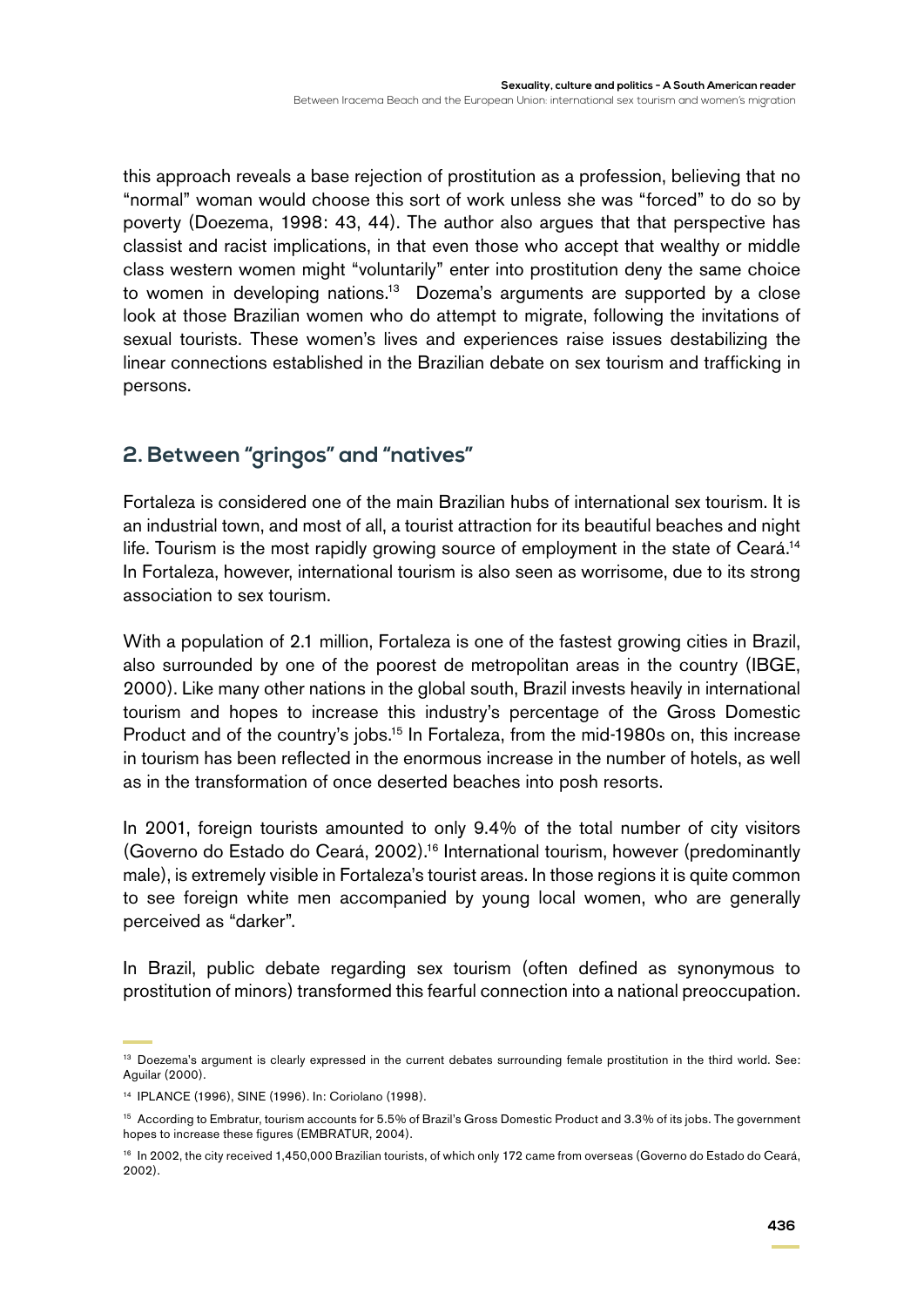In the early 1990s, one could see foreigners entering into the lobbies of the best hotels in Fortaleza with 13 or 14 year old girls on their arms, but visible signs of this sort of sexual exploitation have since disappeared.<sup>17</sup> Public pressure led to the elimination of sexualized images of women in government ads promoting tourism. Likewise, government campaigns against the sexual exploitation of children by foreigners were launched.18

These actions stimulated research into the phenomenon of sexual tourism. Social science studies shed critical light on the blame placed on foreign male tourists for the prostitution of minors in Fortaleza. Research showed that in the late 1990s, prostitution in the city involved adolescents and that this was not simply a characteristic of the tourist areas. Studies were also clear to show that while tourists were a substantial portion of the city's prostitutes' clientele, Brazilian tourists were as well-represented as foreigners and both groups of tourists, taken together, were a minority in comparison to local clients (Pacto de Combate ao Abuso e Exploração Sexual de Crianças e Adolescentes, 1998).

In spite of these findings, however, foreign sexual tourism continues to be seen as one of the main sources of the sexual exploitation of children in Fortaleza (Petit, 2004).19 Cases involving foreign "pedophiles" are repeatedly reported by local newspapers. It is important to point out, in this context, that "pedophile" is not used as frequently by the media when it comes to describing Brazilian consumers of commercial sex (Landini, 2003).

Sex tourism involving young adults is not necessarily a crime in Brazil.<sup>20</sup> Nevertheless, it too has created anxiety among Brazilians. It is perceived as an activity associated with drugs and, above all else, the international trafficking of women. The women of Fortaleza who become involved with tourists seeking sex confront this anxiety by stating their own views and experiences of sexual tourism.

The women who engage in what same local residents call "middle class sex tourism", exchange sex for goods and material advantage, by becoming involved with foreign visitors who are themselves often romantically inclined and who often do not pay for sex

<sup>&</sup>lt;sup>17</sup> Although the fieldwork I conducted in Fortaleza dates from 1999-2002, I have accompanied the transformations that tourism has brought to the city since 1985.

<sup>18</sup> A National Campaign for the End of Sexual Exploitation, Violence and Sex Tourism [directed] Against Children and Adolescents was launched nationwide in Brazil in 1995. It involved actions both in Brazil (with the establishment of hotlines to report sex tourists involved with children) and overseas. As part of this campaign, Brazil signed treaties with Italy, France, Germany and England, seeking to punish sex tourists in their countries of origin, as well as in Brazil. "O Brasil é moda", Isto é issue1681, 19/12/2001.

<sup>&</sup>lt;sup>19</sup> The recent Report by the Human Rights Commission regarding the sale of children, child prostitution and pornography involving children (Petit, 2004: 9) affirms that sexual tourism in is one of the most widespread forms of the commercial sexual exploitation of children.

<sup>&</sup>lt;sup>20</sup> In legal terms, voluntary prostitution of women over the age of 18 is not a crime. According to the Penal Code (arts. 227, 228, 229 and 230), only exploiting or promoting prostitution is illegal.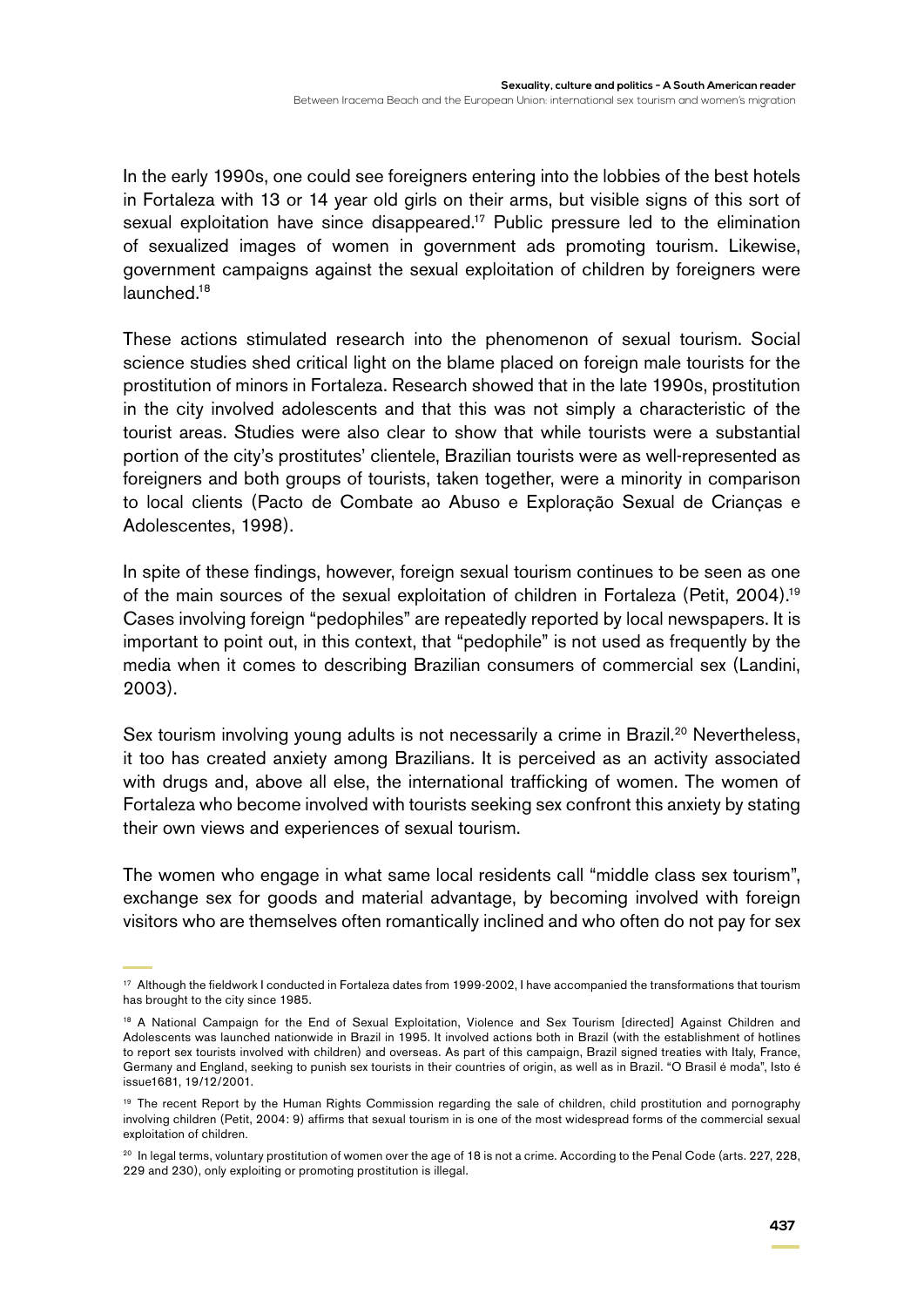upfront.<sup>21</sup> One 27 year old native of Fortaleza, who survives economically exclusively on the basis of resources offered to her by international travelers, explains:

> I arrived there and soon found myself an Italian... from Milan. He became interested in me and said he liked me, right? So we stayed together until the day he left. We went to the beach, stayed in the hotel, understand? So when he left he gave me a cell-phone as a present.<sup>22</sup> Right the first time, the first Italian I went with gives me a cell-phone. And I had never even seen a cell-phone before... He also left money, clothes and the things he bought for me at the shopping mall.

The women are young, mostly in their 20 (although at the beginning of my research, some of my interviewees were around 16 or 17 years old). According to local patterns, the color of their skin is "*moreno*" or "*moreno claro*" (brown or light brown). They are members of the lower and lower middle classes. They are, however, far from being members of the poorest strata of Fortaleza's society and they are not illiterate. In general, they live in housing projects for low income families, but not in the most poverty-stricken areas of the city. They also have a level of formal education that is relatively high when compared to the women who engage in the poorest forms of prostitution in Fortaleza. Some swapped their first local boyfriends for foreign men. Others sought out their first "helper" (an important emic category among these women) among the local population of older men, later exchanging this "old man who helps me out" (Fonseca, 2004) for a foreigner. Finally, others entered into the international sexual tourism circuit only after selling sex to local men and Brazilian tourists.

From the local point of view, young women from the lower and lower middle classes who become involved with foreign men are considered to be prostitutes, especially if they are classified as darker-skinned. An explanation regarding Brazilian racial categories is in order here. In Brazil, race has not traditionally been defined by the black/white binary, based on blood, as is the case in the U.S. With the globalization of trans-Atlantic black movements, however, the binary classification has come to coexist alongside the more traditional and more complex Brazilian system of classification (Fry, 1995-6). This latter system is based upon a continuum of color which, taking phenotype into consideration, includes racially mixed categories such as *mulata* and *morena*. The racial definition of a person is based not only on the color of their skin, but also the texture of their hair and their facial features. Classification, however, is also shifting and fluid and social qualifiers such as level of instruction and class may end up having more weight than phenotype when all is said and done. In a manner analogous to the observations that

<sup>&</sup>lt;sup>21</sup> For a discussion of the great diversity of relationships classified as or linked to sex tourism, see Kempadoo, 2000; regarding the vague borders between prostitution and other forms of sexual involvement within the broader framework of sex tourism, see: Opperman (1999), Cohen (1982; 1986).

<sup>&</sup>lt;sup>22</sup> Context note: when this interview was conducted (during my 1999-2002 fieldwork), cell phones were not as ubiquitous as they were to become less than 10 years later. In Fortaleza at that time a cell-phone was a gift of considerable value, perhaps the equivalent of a decent laptop computer today (2012).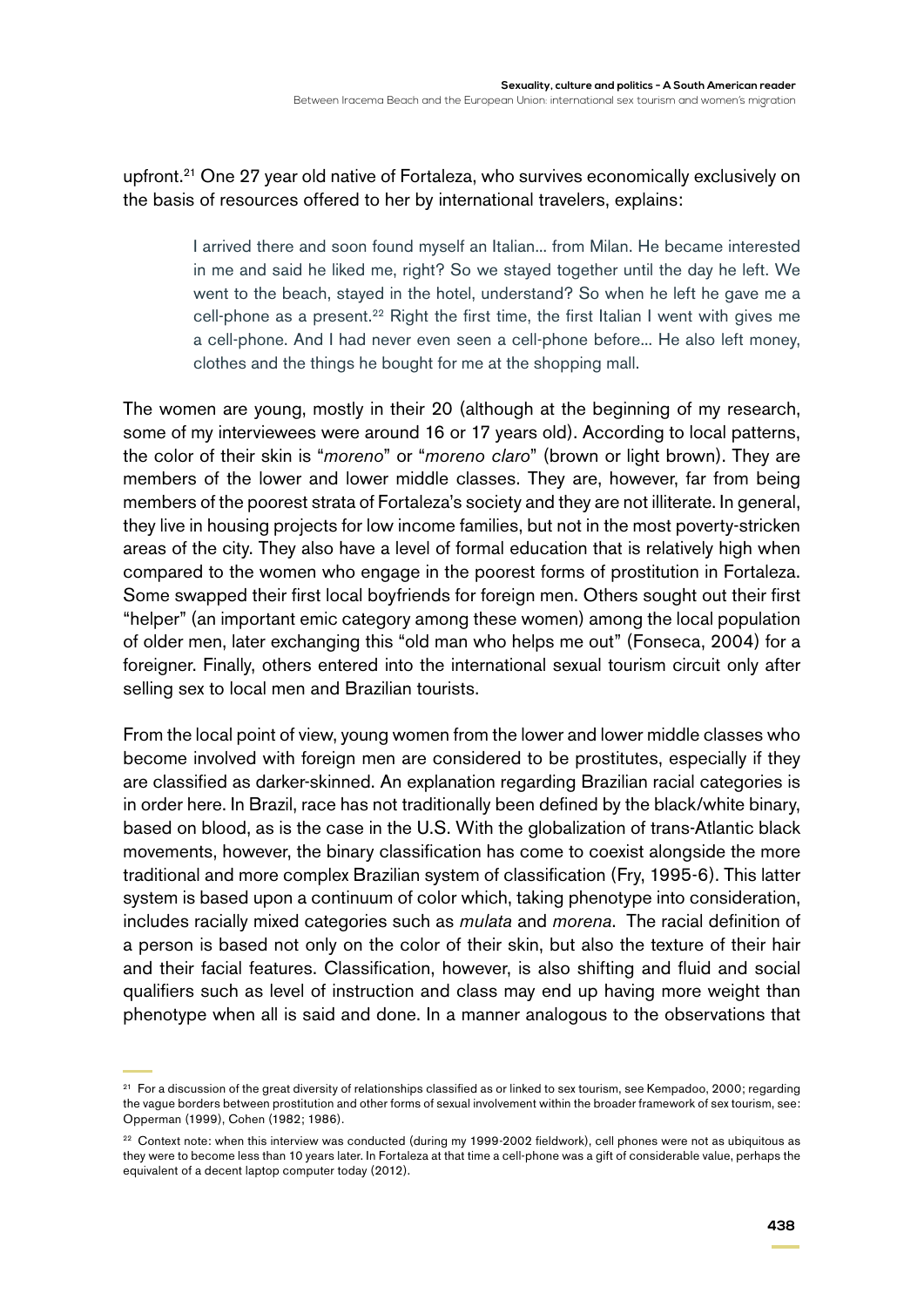Nadine Fernandez has made regarding Cuba (1999), in Brazil, money can whiten and socially stigmatized behavior can darken a person, at least to a certain point. As a result of these conceptions, light-skinned women of the middle classes who become involved with foreign tourists can avoid being labeled "prostitutes". Meanwhile, this label tends to adhere to those women from the lower classes and/or darker women who accompany foreign men.

Some of the women I interviewed consider themselves to be sex workers, but many do not see themselves in these terms. The women in this latter group tend to have lowpaying, stable jobs and do not do *programas* ("program," a word which refers strictly to sex for direct and immediate payment, with times, types and prices of sexual activity all previously agreed to). They do, however, accept and generally ask for presents and financial contributions to meet their immediate and middle term needs. These presents may include clothes, watches, perfumes, cell-phones, payments for medical treatment and rent, allowances and even the resources necessary to start their own small businesses.

Not all of these women intend to migrate. Some do not want to abandon their families, which they often support. Many of these women, it should be noted, were mothers at 15 or 16 years of age. Others fear that they will be badly treated or even enslaved if they leave Brazil and they point to reports and stories of Brazilian women who encountered these sorts of problems overseas. However, some of the young women who see themselves as sex workers, and a majority of the women who do not, dream of a better future in a foreign country, usually in Europe. Occasionally, they also look to the U.S. as a potential destination, even though visas for that country are harder to obtain.

In the loosely organized context of "middle class prostitution," there are many intermediaries or "agents". There are also, however, many independent sex workers who are fiercely proud of their autonomy. In any case, among both sex workers and women who reject the idea that their exchanges with foreign men are a form of prostitution, a relationship with a foreign boyfriend is considered to be the easiest and quickest way to achieve the dream of migrating. The idea is that these relationships can provide the means of overseas travel (passports, tickets and even the necessary funds to be able to arrive in Europe as a tourist) without the women indebting herself or needing to rely on third parties. These young women live and breathe in an atmosphere filled with stories of successful marriages with foreigners, which tend to emphasize how quickly the women in these relationships were able to acquire apartments, bars, restaurants and beach property. The stories indicate that these sorts of relationships create social mobility and the young women who listen to them consciously take the risk of going overseas at the invitation of foreign "boyfriends" because they feel that the possible benefits outweigh the risks.

In this context, while on the one hand female social networks can alert women to the possible problems involved in migrating under these conditions, on the other hand,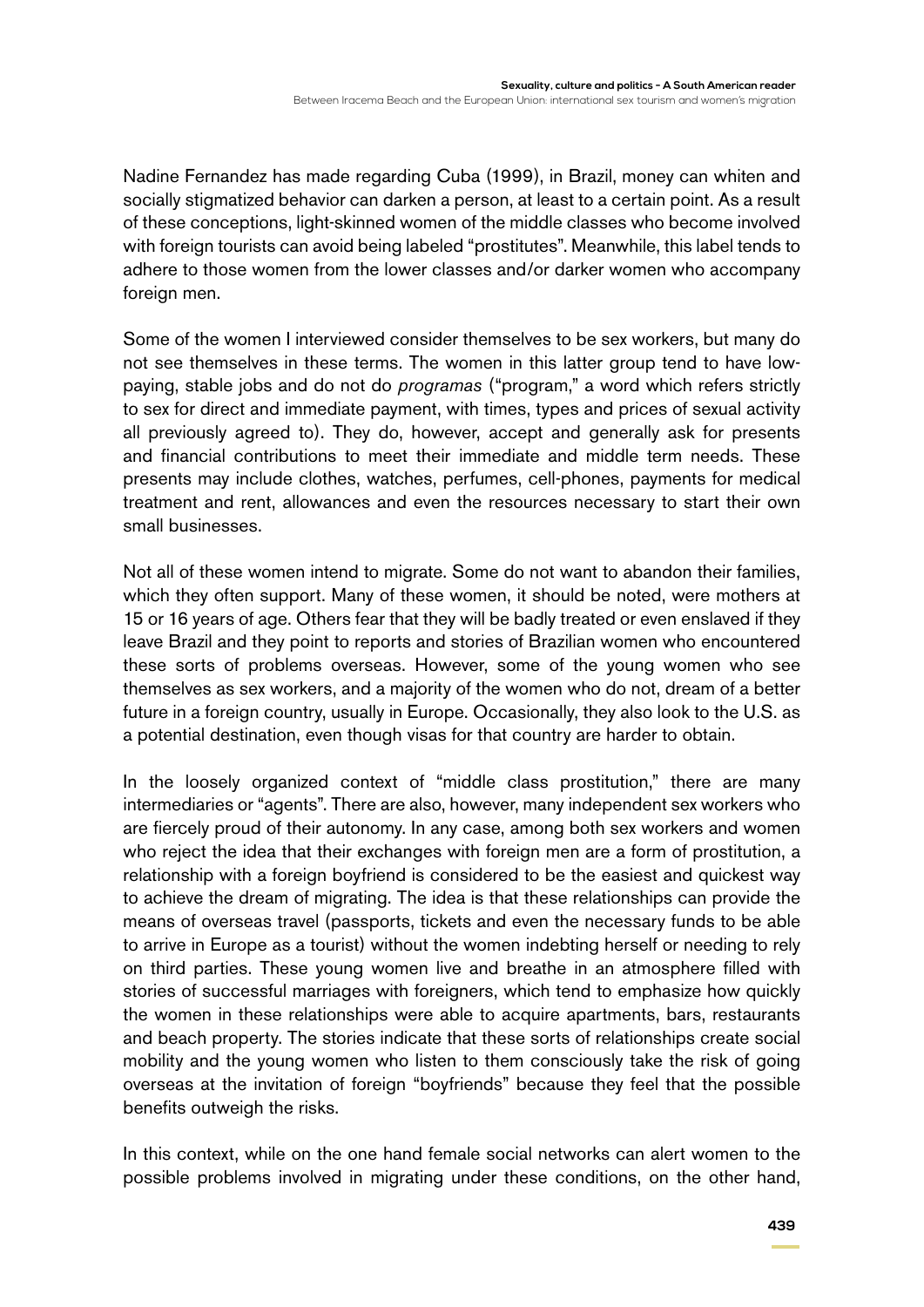they feed their dreams, offering concrete examples of economic success overseas and creating the view that the women are appreciated to a much greater degree outside of Brazil than they ever will be in Fortaleza. According to a waitress who had recently come back from Holland:

> Over there, I felt that I was more beautiful, more valued. Do you know why, Adriana? Because, look, I'd go to a restaurant with him… a café where they'd serve everything. And you'd see all these Dutch men and women together! Beautiful! Just like dolls… And then a dark girl would come in—a Moroccan, really black… and they wouldn't look, because they knew what kind of race that was. But if a tanned Brazilian woman showed up, with curly hair and a t-shirt and mini-skirt! Well, those men would just be drooling! Drooling, drooling! Sometimes, I was like "I hope the guy I'm with doesn't get angry!" But he was like "No. It's great for my ego!" So, like, how does a Brazilian girl get to be with a Dutch guy? But he's like, "Look at me here with my beautiful brown Brazilian woman!" So it's good for my ego and it's good for his ego. He's a Dutch guy and he has a Brazilian woman next to him. Just last night he was telling me this.

The transnational contacts these women form, feeding their desire to migrate, also reinforce, on a global level, the migratory dreams of earlier generations of northeastern Brazilians who sought social mobility in the cities of southern Brazil. Today, the women see these cities as relatively inferior compared to those in Europe and the juxtaposition of Brazil with Europe tends to set Brazil as inferior in all regions and at all levels. Although extreme poverty is not what pushes these young women to migrate, economic factors certainly play a role in cultivating their desire to migrate. Economic concerns, however, are intricately interwoven into a series of worldviews which only become intelligible and logical when we consider the political factors that permeate the relationships forged between native women and foreign men.

Analyzing the motives that lead sex workers to leave Curacao, Kamala Kempadoo (1998) calls attention to the importance of situating the economic aspects of migration into the wider patterns of gender that impact upon young women's lives. These include the division of labor, available economic opportunities, relations to native men of their own social strata, and also their social position according to local views of class and race. When we take these factors into consideration in the case of Fortaleza, we can see that the women I interviewed are affected by what they consider to be extreme forms of local machismo. This is characterized by intense possessiveness, aggressiveness, emotional distance, lack of respect and infidelity. The women also encounter racial and class barriers that they perceive as insurmountable. If they consider foreign travelers to be an escape route from what they consider to be imprisoning nets, they nevertheless do not think that just any foreign tourist looking for sex can help them realize their dreams of migration.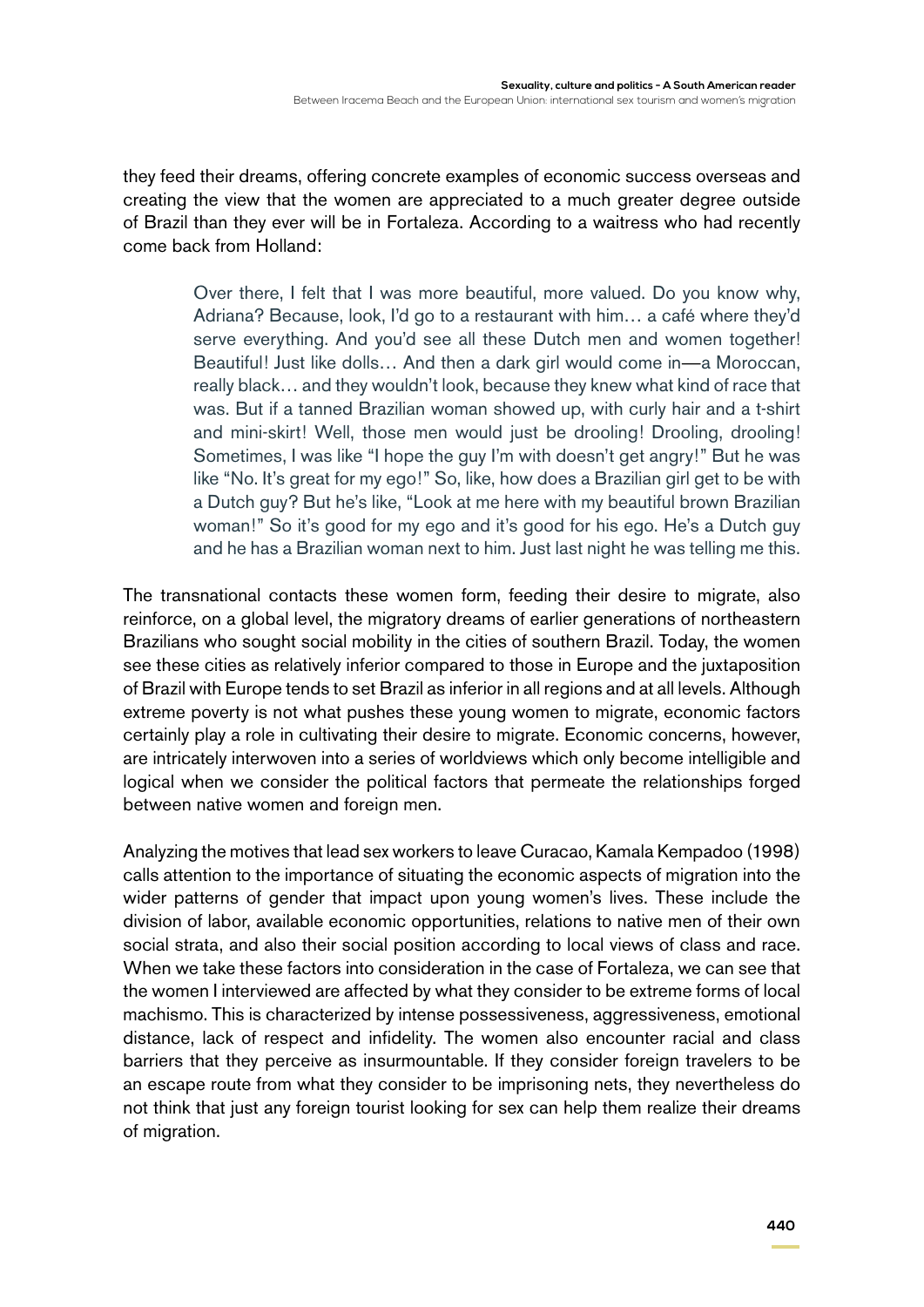International research on sex tourism highlight the heterogeneity of this universe, changing according to the sex and age of the people providing sexual services, the sexual orientation (or other characteristics) of the consumers, the participation of agents or intermediaries (or the lack of it), the integration of sexual services into formal or informal spheres of employment, whether it is full- or part-time, etc. (Mullings, 1999). The literature draws a primary distinction between tourists who seek out the best bargain for explicit and focalized encounters, preferring multiple and anonymous relationships, and those who believe to be involved in authentic and reciprocal, both sexual and emotional, relationships, who do not see the women they meet as prostitutes and, accordingly, do not see themselves as clients (O'Connell Davidson, 1996).<sup>23</sup>

The majority of the foreign men that I interviewed in the context of sex tourism in Fortaleza claimed to not frequent prostitutes in their countries of origin. The considered the sex workers of their countries expensive, cold and restrictive. Most of them claimed to have visited several sex tourism destinations, such as Thailand, the Philippines, Cuba, Costa Rica and Venezuela, as well as Brazil. They are quite diverse in terms of their national origins, ages, education levels and income.<sup>24</sup> Many have decided to continue living in Brazil after visiting, and abandoned—at least temporarily—other sex tourism destinations.

For some of these tourists, Fortaleza seems an endless red light district, where innumerable sexual experiences can be had at relatively low prices. According to Luiz Fernando Dias Duarte's observations on modern sexuality (2004), these travelers seem to embody an accentuated form of hedonism, seeking pleasures entirely unconnected to emotional investments. The spirit of transgression that seems to transfix relationships with native women seems to be related to this disconnection. This seems more relevant to an understanding the scene than any particular sort of sexual practices the men might engage in. According to one 33 year old English tourist, the co-owner of a beauty salon, "there are women of all colors here. Dark, intermediate, light. I've slept with many of them. In my first two days here, I went crazy".

<sup>&</sup>lt;sup>23</sup> Such distinctions are also claimed by women sex tourists from northern nations who travel to southern nations in search for sex. And if to northern men sex tourism works as a form of re-claiming, on a global scale, of traditional patterns of masculinity and feminine submission that are currently disappearing in first world countries; when the sex tourists are women from northern countries, it is seen as a chance for those involved to explore new ways of negotiating masculinity and femininity. Some authors have noted the presence of this idea in advertisements circulating in northern countries that invite women to engage in "adventurous" travel, which promise an "empowering" experience of travelling to places "free of traditional gender roles and expectations" (Pruitt & Lafont, 1995).

<sup>&</sup>lt;sup>24</sup> The "middle class sexual tourism" circuit includes a wide variety of international visitors, mainly from Italy, Portugal, Holland, Germany, France, England and the United States, as well as some Latin American countries. There are married and single men; young men in their 20s and 30s and also men in their 50s, 60s and even 70s. The men have many different forms of employment and include manual laborers, language professors, journalists, small businessmen, lawyers and international financial consultants. Among the men I interviewed, some were high school graduates, others had higher education from technical schools and still others had university degrees. Their monthly income varied between USD 1000 (an Argentinean) and USD 12,500 (a U.S. American).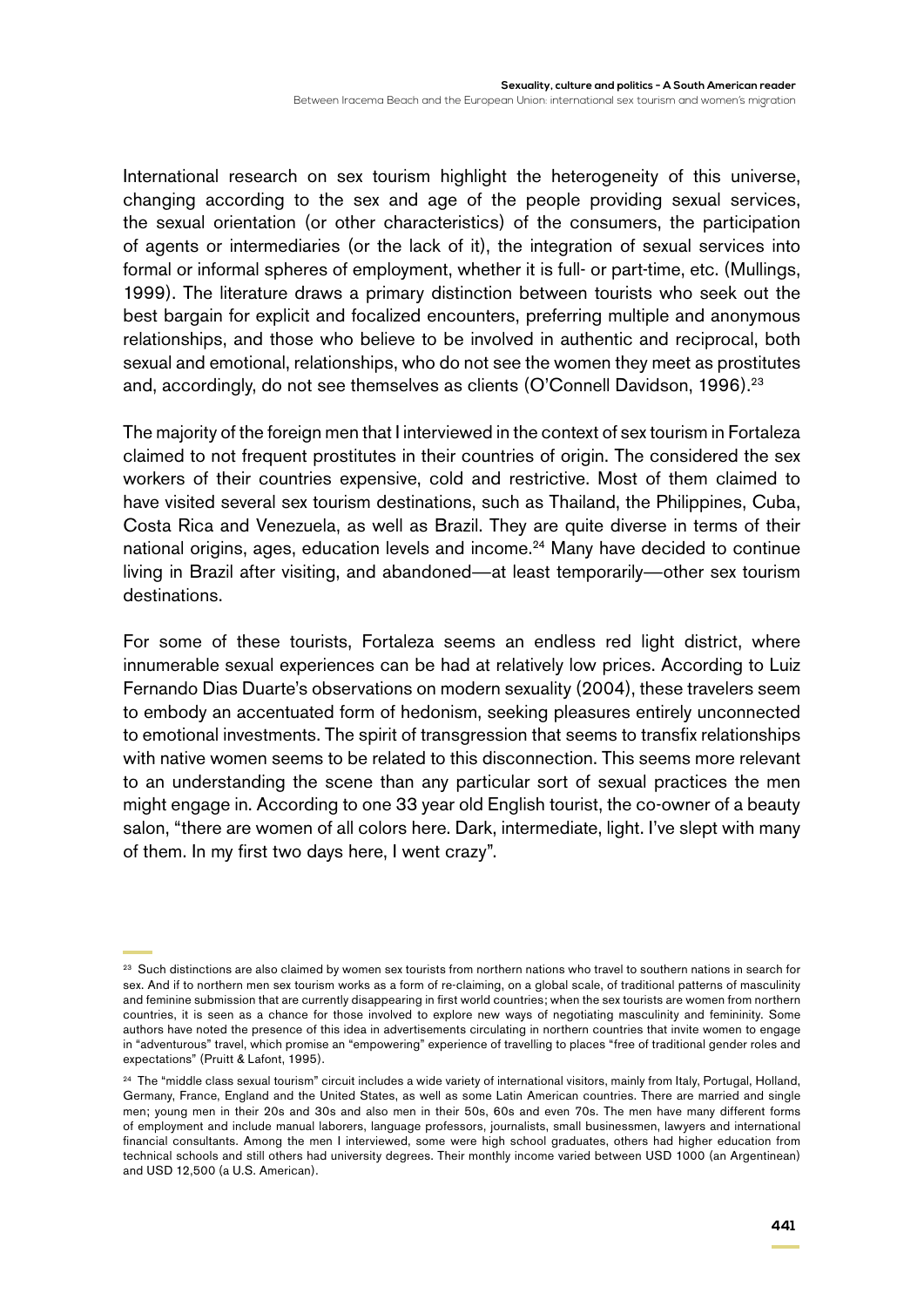But for other men, sex tourism only increases their selection of available options of stable, emotionally-charged relationships. Some take one single lover, at a low or medium cost, to whom they will send money on a monthly basis and whom they will visit 3 or 4 times a year. Meanwhile, they will maintain other relationships, including marriage, in Europe. A young woman who survives on "programs" with foreign men describes the importance of the "help" offered her by a married Portuguese man, whom she sees as an extremely responsible family man:

> He's a very conservative person, you know. He won't ever do it without a condom. That's because he has his family, his wife, so he's afraid, see? On this point, he's got his head together, he's got good judgment. He's very responsible when it comes to his family. After I met him he began to send me money every month... Girlfriend, he sends me 300 dollars every month. So that's, what, 700 *reais* a month. One month He sent me 400 dollars and that was almost 1000 reais. Girl, you're crazy! It's a hell of a lot of help! Even if I were working here, my salary wouldn't amount to half of what he gives me. So he's a very good person, you know? He's worried about my welfare and everything.

Still other men see sexual tourism in Fortaleza as a means of obtaining spouses who incorporate a certain style of sexuality, characterized by color, considered exotic and extremely attractive, and yet who supposedly represent traditional patterns of femininity. Some even hold the expectation that with a Brazilian woman they will be able to realize their desire to become a father; something which they feel is increasingly difficult with European women, who are seen as ever more reluctant to become mothers.

The voices of these men and women place sexual tourism—a phenomenon generally thought of as exclusively dominated by esthetic, erotic and sensual considerations—as an ideal means to link their sentimental and even conjugal pleasures to sexual delight. The foreigners who believe this are precisely the men most sought after by the local women. In this milieu, women employ a set of practices in order to obtain material benefits from their foreign boyfriends, while at the same time distancing themselves from pre-conceived notions regarding sex work. In the words of one 27 year old hair dresser, divorced from a native man 20 years her senior:

> He's an Italian and he's 52...I'm a totally perfect, honest, housewife. Because in these sorts of things, you've got to play the role of a good girl, a difficult girl. We spent a week just dating, eating out, and I got to know places I'd never seen before. I said I was working in my friend's salon. So he says: "Don't you want to start your own business?" And I said: "How am I ever going to do that with my miserable salary?" So he goes: "How much do you make?" "150 *reais* a month, the minimum wage." Actually, at the time it was 137. So he says: "How do you live on that?" "I live with my mother." I was... in a difficult situation... So he gave me \$4,000. He sent it via an international money order. And I couldn't believe it, right? That was the first time.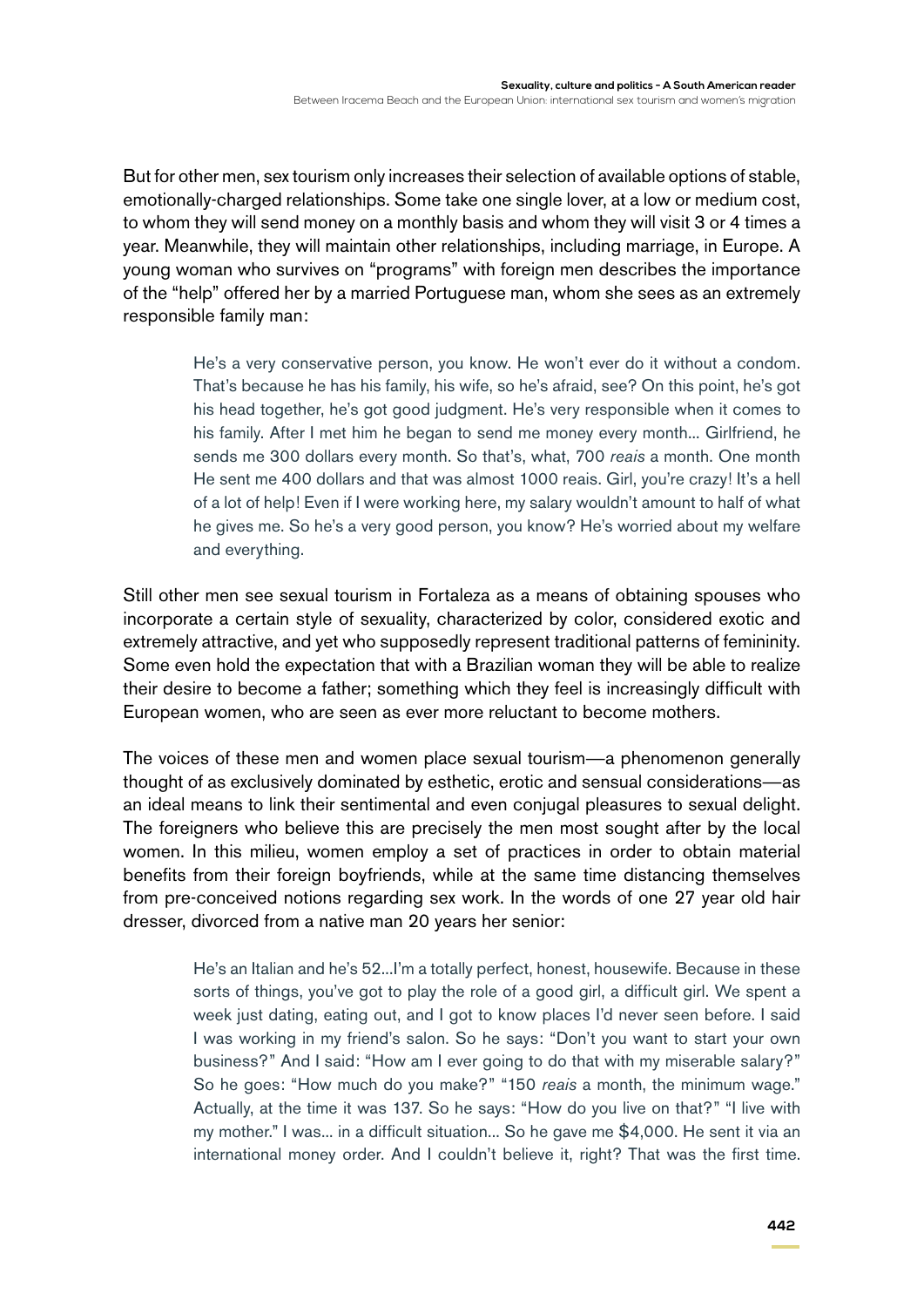So I bought my salon, everything. I took a class... And he didn't even realize what was going on.... So far, he's sent me about 10,000 *reais*... But then again, I was really clever. He'd call me. Almost every time he called me, I'd ask for money. Two hundred, three hundred dollars… One thousand *reais*. "Oh, I'm sick. Aw, I broke my leg. There's a lump in my breast and I have to get it out." I almost ran out of diseases. But if you don't do it that way, you won't get what you want. You have to get money together. I had to buy a lot of things. But I never charged for sex, never did a "program". Never in my life.

These strategies contribute to a climate of uncertainty which envelops these international encounters, stimulating the idea of "romance" and opening up possibilities for trips overseas. Such tactics can also be understood as signs of the capacity of native women to exercise their agency. These tactics, however, also coexist with other practices that seem to contradict this notion. Foreign men are often idealized in this context and seen as incorporating the best sorts of masculinity. At the same time, the native women incorporate attributes projected upon them by foreign men which place them in an inferior position. These traits are made visible by the relation between native and foreign, masculine and feminine, where notions of gender gain meaning as they become intertwined with concepts of nationality.

### **3. Gender, race and nationality**

The current literature on the topic makes it possible to affirm that the shifting geography of sexual tourism (intimately associated with political, economic and cultural factors) is related to certain factors affecting tourism in general. In particular, the desire to consume an "authentic" experience intimately tied to "new" destinations. That is something which increases the tourist's own value, conferring a certain distinction on them. As is the case with any tourist destination, the places in the sex tourism circuit lose value if they become too popular and reach a point of saturation (Mullings, 1999; Piscitelli, 2002). Not every poor region of the world, however, becomes a sex tourism destination.

A quick scan of internet websites dedicated to travelers looking for sex will show that, in Latin America, certain poor countries popular as tourism destinations, such as Peru, evidence a much smaller "pull" for sex tourists than others like Brazil. Even in Peru, the women of the jungle and coastal regions are considered much more attractive that the indigenous women of the mountains (Piscitelli, 2004). What is clear, looking at those websites, is that it is not enough for a place to be poor or offer cheap sex for it to become a sex tourism hotspot: it also must identified with certain styles of sensuality, linked to gender and racial markers, which tend to be concentrated in certain regions or countries which notoriously produce those styles.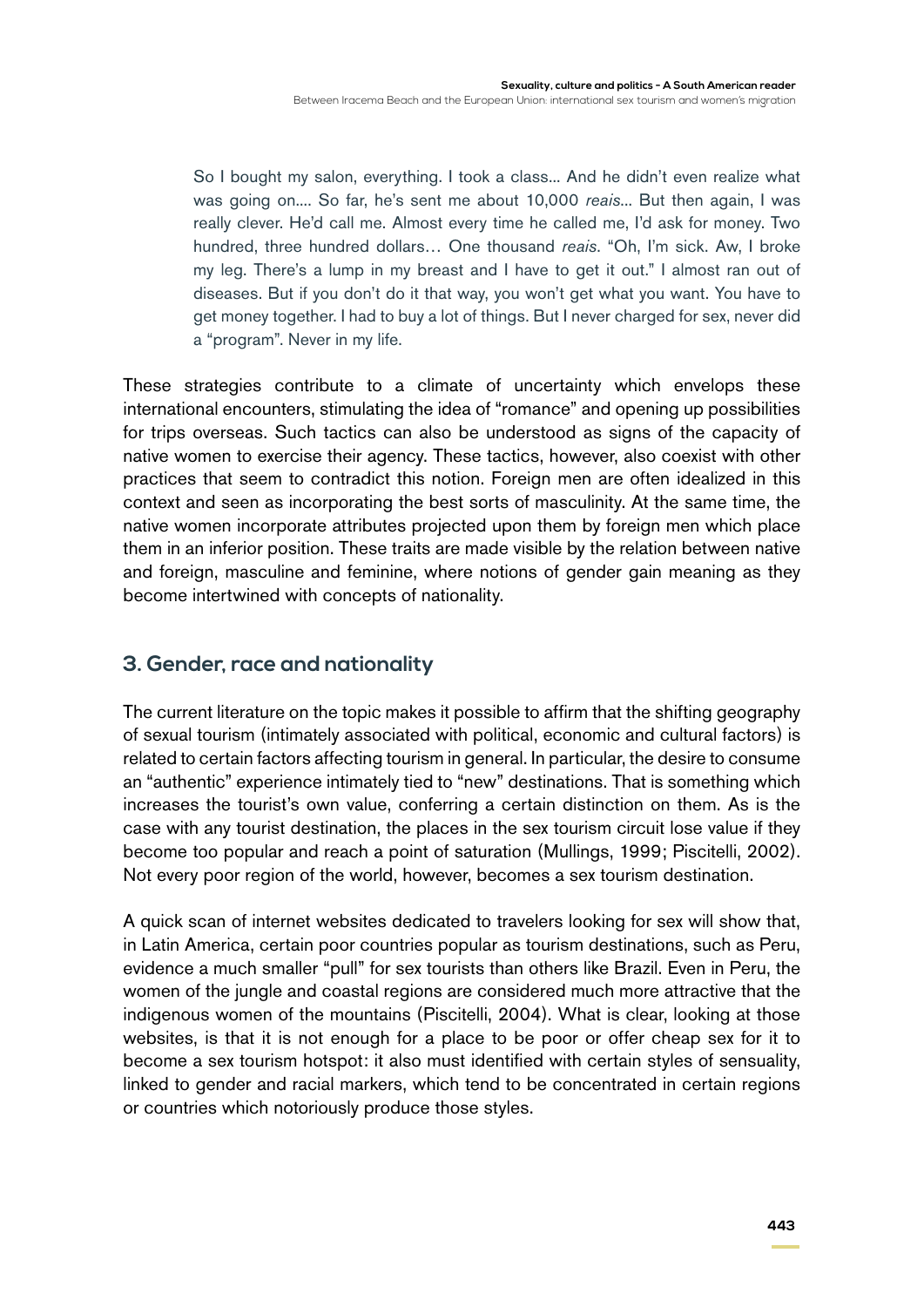The foreigners seeking sex whom I interviewed in Fortaleza believe that the tenderness, simplicity and submission which the attribute to local women is the expression of an "authentic and submissive femininity" that has supposedly disappeared from Europe. But these apparently positive readings of native femininity sexualize young Brazilian women and simultaneously situate them as inferior to European men. The local attributes of femininity are understood by these men as characteristic of a singular sensuality, marked by simplicity, but are also associated with a supposed lack of intelligence. The "heat" of the young natives (attributed to both women who do "programs," and women who do not) is seen as direct evidence that these women are involved in prostitution. This, of course, situates the feminine "other" as inferior. It is a classification also intimately linked to the structural positions Brazil and the men's home countries occupy in the sphere of international relations and it predominantly affects poorer women and those from the lower middle classes.

The young women who become involved with sex tourists also delineate understandings of gender which are connected to contrasting views of Brazil and their male partners' home countries. Many of the women I interviewed see local forms of masculinity as inferior and associate superior masculine attributes to foreign men. Styles of sexuality assume particular meaning when they are aligned with such distinctions. Demonstrating an appreciation that highlights their relative autonomy with regards to sexual performance, the women I interviewed see as more positive those styles of masculine sexuality which demonstrate tenderness, companionship and generosity. These styles "soften" foreign masculinities in the eyes of the women and, while they may be perceived as being more common among the men of this or that country, they are always linked to the masculinities of foreign visitors from the global north.

The entanglement of gender and nationality present in their world views is expressed by foreigners' and natives' understandings of color. In a universe where the body is appreciated according to esthetic criteria, the most highly prized masculine traits are also always associated with beauty, set in contrast to the ugliness attributed to local men. The estheticization of men from "over there" does not precisely obey any fixed physical patterns. This beauty, however, which expresses the criteria used to construct hierarchies of masculinity, is almost always associated with whiteness, an ideal which stretches beyond simple phenotype traits. When it is projected upon Europeans, it becomes an ideal also referred to a given place.

The readings of native femininities by foreign visitors are likewise characterized by color. One color in particular—*morena,* or brown—synthesizes the entwined differences embodied by local women. According to the foreign visitors, *morena* is intimately linked to Brazil and is likewise associated with "better women" and "hot women". The ambivalences that are part of this appreciation of color are deeply connected to an estheticization of the feminine that situates Brazilian "beauty" in an inferior position. By synthesizing the values which permeate the sex tourism circuit in Fortaleza, colored beauty reflects its unequal relationships.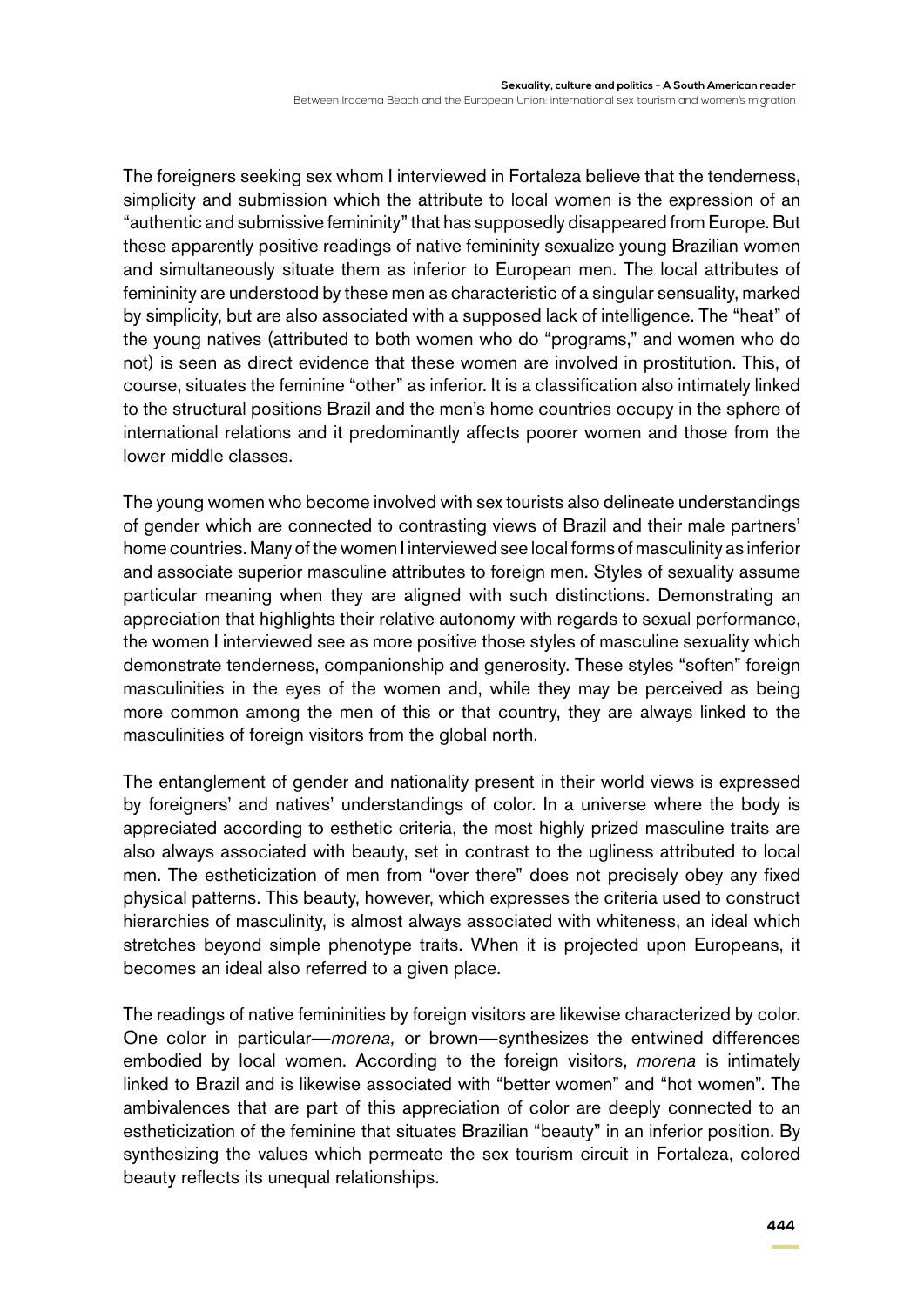The relationships established in this universe show the workings of gender and race as metaphors for the economic, political and cultural power inherent in these transnational relationships. The two categories play an active role in the procedures through which natives are made inferior and foreigners superior. However, sexualization and racialization are not limited to foreign visitors. They are also present in the rude ways in which the local population discriminates against my female interviewees when they are accompanied by foreign visitors. And sexualization, it must be recognized, is also a part of the perceptions that these women have of themselves.

The relations between the femininities established by these young women reiterate many of the attributes appreciated by foreign men. In contrast to the European styles considered above, Brazilian femininity seems to be characterized by qualities that foreign visitors attribute to these young women. Such ideas regarding the native temperament and the relationship they maintain with an intense sexuality are integrated into native women's view of self. "We're hotter," my female interviewees often say, reproducing the view that the native temperament has a characteristic sensuality which makes it *sui generis*. Such claims reveal the persistence, within local ways of thinking, of the same elements by which foreign men sexualize Brazilian women.

Such claims can be read as a form of cooptation of the locals, whereby dominated populations end up incorporating the dominant discourse into their own ways of seeing the world. In the universe under study, however, sexualization is intimately linked to the possibilities for "agency" which these young women manage to forge. Although the relationships they get involved in are an expression of these women's subordinate position in the global system, by incorporating the extreme sexuality that is attributed to them, the women create ways to destabilize simplistic understandings of inequality. They integrate the transmission of sexual and romantic knowledge into their relationships with foreign men and this is understood as something that gives them a certain higher ground. This view of things is clearly expressed by a 26 year old waitress involved in a relationship with a Dutch man who invited her to Amsterdam:

Because on Friday there's a T.V. channel that has... those women who make porno films!... And I watch it with him. He gets all shy, right? He's really shy about these sorts of things. So, one day we stayed at home, playing with the internet and drinking wine, right? It was getting on towards midnight. I said "I'm going to take a shower." I took it and put... I spread oil all over my body, almond oil. I put on some stockings, a G-string—I like these sorts of things, all right? I put on perfume and tied my hair back… And there in the house there's a curtain that's made up of little water drops. So I got out there between the drops and started shaking around… and he wouldn't look! "Look at me!, I said and he did. "Oh my, don't do that," he said, "I'm getting hard." So I was like "Oops! He likes it!" So then I sat on his lap. And he was like, "Momma let me work! I'm getting hard and I can't control myself!" So I got down on all fours on the sofa, then, and stripped! He sat there without moving, but he liked it,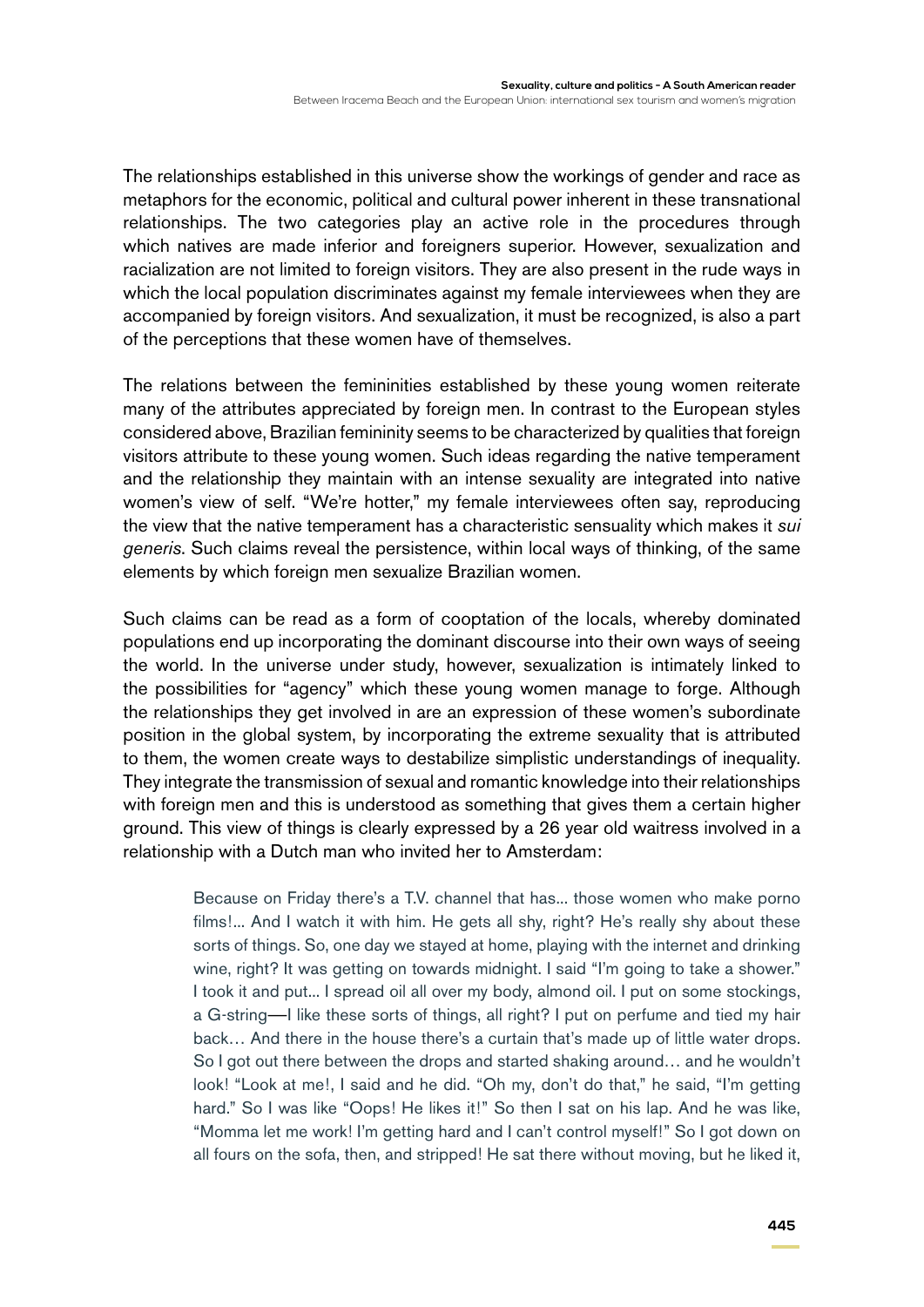see? So I was like "Take your clothes off! Take 'em off!" And there I am, on the sofa, talking trash. Girl, when that man took off his clothes, he was as big as a donkey!

Using the sexualization which targets them, these women negotiate access to material benefits and to improvements in their position within the relationship. One can argue that in optimal circumstances, these sorts of negotiations open the way for agency to operate at the micro level within these transnational couples. The benefits obtained through these relationships have important consequences, however, permitting young Brazilian women to widen their spheres of decision and influence at the local level. Patrícia Pessar and Sarah Mahler argue in favor of considering cognitive processes (such as imagination) as substantive to understand agency. We must pay attention to how images, meanings and values circulate in the global economy, promoting or restricting mobility (Pessar & Mahler, 2001). In the views of the young women involved in middle class sex tourism in Fortaleza, their relationships with foreign men widen their worlds and help them imagine other possible universes. Their careers allow us to perceive that, even while the embody extreme sensuality; these Brazilians oppose initiative, autonomy and rationality to the submission, simplicity and dependency attributed to them.

### **4. Conclusion**

The fact that sex tourism can, under certain circumstances, facilitate human trafficking does not mean that the women who migrate using the sex tourism circuits should be indiscriminately labeled as victims. In Fortaleza since 2003, the police have dealt with one case which could be considered trafficking for sexual exploitation. According to the information available in this case, a network of local agents has been discovered, allegedly connected to international networks operating principally in Spain.25 Local agents recruited young women in prostitution zones located in the city's most povertystricken neighborhoods, where the clients are local men, not foreign tourists. The international connection discovered by the police exists, however, alongside a loosely organized sex tourism scene involving many different types of women, including autonomous sex workers who seek a better future for themselves through migration to the global north, whether through marriage to a foreigner or sex work overseas.

Our analysis of sex tourism in Fortaleza suggests that, in this context, women migrate searching for opportunities for social mobility which are largely barred to them in at home. Following clearly demarcated objectives, these women employ practices in which many types of agency are clearly present. The concept of mobility that is constructed through these international connections, however, is not limited to economic expectations alone. Migration to European countries means much more than escaping poverty: it signifies the desire for and consciousness of a right to a political and social position that is entirely

<sup>&</sup>lt;sup>25</sup> Information furnished in 2003 by the police agent responsible for the "Tourist Support Division" of the Fortaleza Police.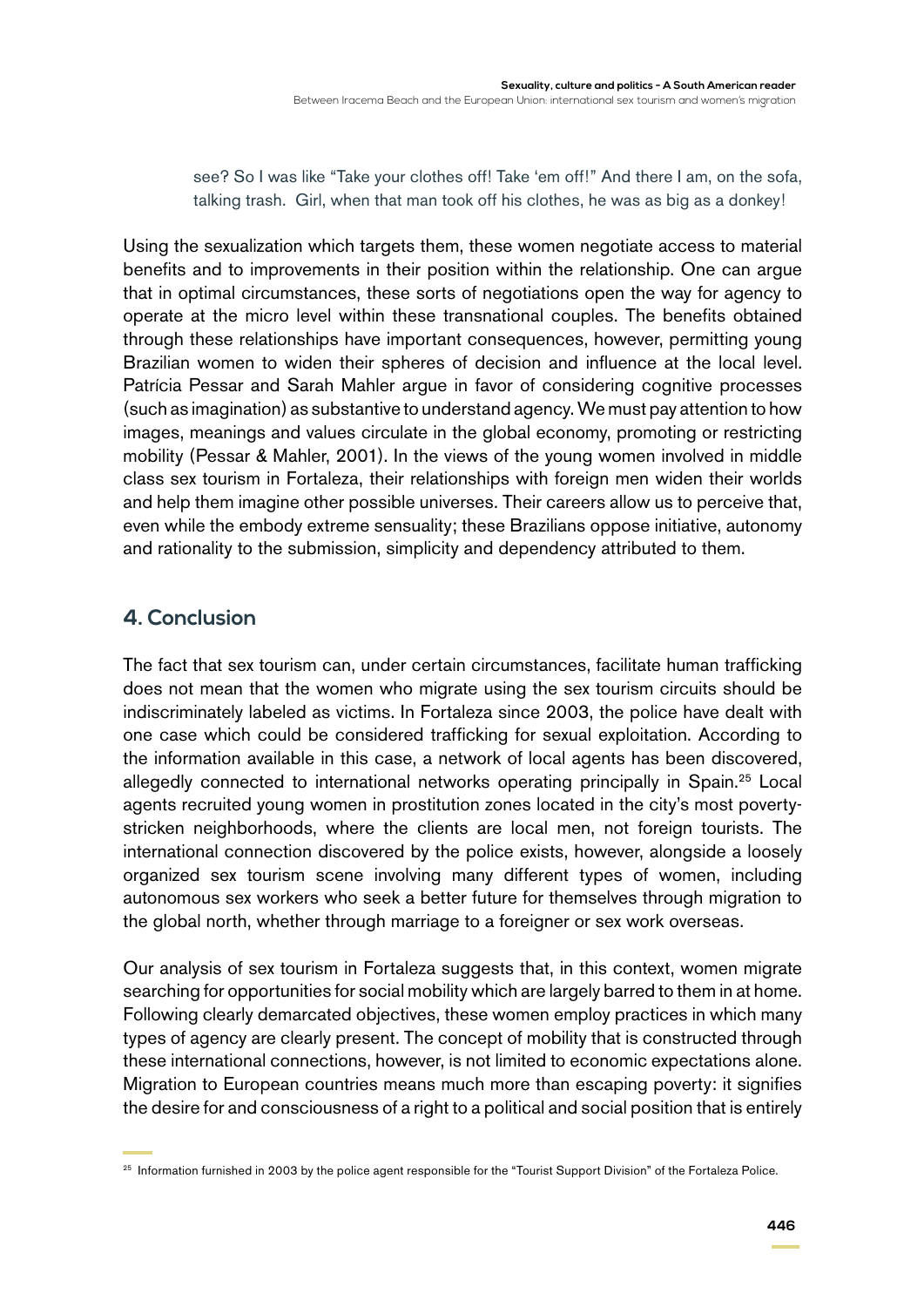different from that which one currently occupies. This consciousness is paradoxically acquired through the contacts forged in Fortaleza's sex tourism circuits. This is probably one of the reasons why NGO campaigns which preach against migration associated with sexual tourism and trafficking have not been very successful in the city. NGOs alert natives to the perils Brazilian women face overseas and/or offer professional training as an alternative to sex work. Said training, however, is generally limited to jobs such as manicurist or beautician, professions which many of my interviewees have already been involved in and which pay relatively low salaries.

The ways in which these women perceive European styles of femininity synthesize their desire and, at the same time, highlight the idea that said styles are connected to certain opportunities that the Brazilian women are seeking. In the words of a 22 year old former sex worker, who left prostitution after marrying an Italian and today is a resident of Italy:

> The Brazilian woman... is really needy.... The Italian woman is accustomed to getting everything she needs. She doesn't give up that much… I was in Italy and I was impressed by how the Italian women were beautiful! The Italian men say that they are stuck up, because the women there value themselves. They are beautiful and independent, you know? There are only a few of them. They run the show. Here [in Brazil], no. When an Italian man smiles at a Brazilian girl, she smiles right back. Precisely because she needs a smile… A nice word or two: "Gosh, you're so beautiful!" and she just melts…. Because she's not used to that. If she was, she'd certainly value herself as much as the Italian women do.

The indiscriminate conflation of forced prostitution, sexual tourism and child prostitution is a strategy that certainly reinforces one of the objectives of those who participate in the international debate regarding trafficking: it helps them inflame public opinion. However, in spite of this strategy's success in forcing society to contemplate the problem of trafficking, we must ask ourselves what are the effects of establishing a linear relationship between those quite diverse problems. The strategy of conflating those issues prevents us from perceiving the realities of the women who employ their sexuality to have access to international and social mobility via relationships established with sex tourists. It is worth pointing out, in this context, that migration—even when it is illegal—should not be confused with trafficking. The Asian Migrant Center (2000) calls attention to the need to understand trafficking as yet another form of migration. This is an observation that I agree with. The Center also remarks upon another strategic problem that is being created by the struggle for human rights: to put an excessive emphasis upon trafficking is to disconnect it from its proper context in relation to migration.

By uniting with hegemonic international discourses regarding trafficking and occluding the complexities surrounding Brazilian women who migrate via the transnational sexual market, certain tendencies in the Brazilian debate offer "Third World" arguments favoring the control and restriction of migrant labor. More specifically, and borrowing the words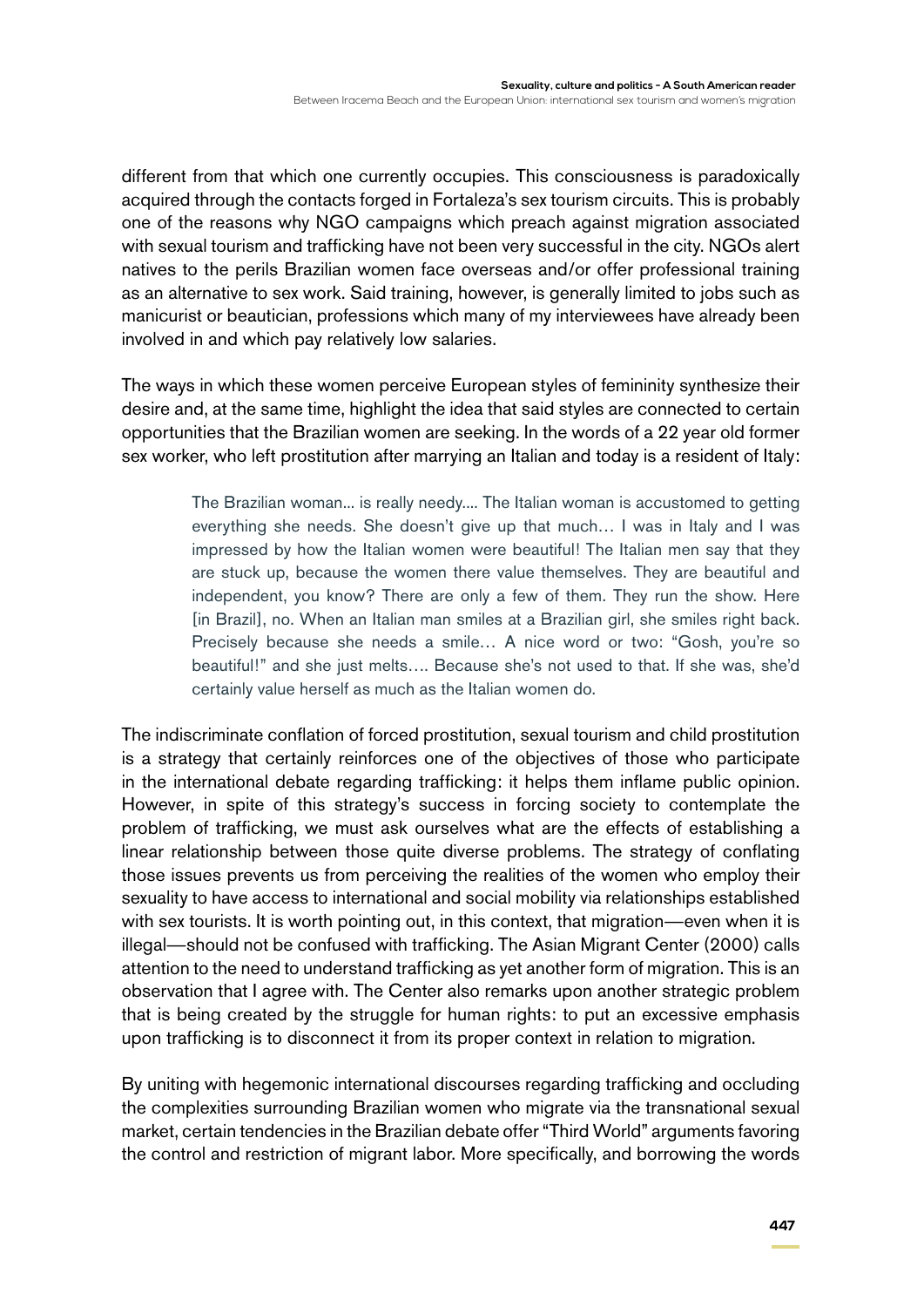of Kamala Kempadoo (2003), these approaches tend to contribute to greater police control over the mobility, bodies and sexuality of the women of the global south.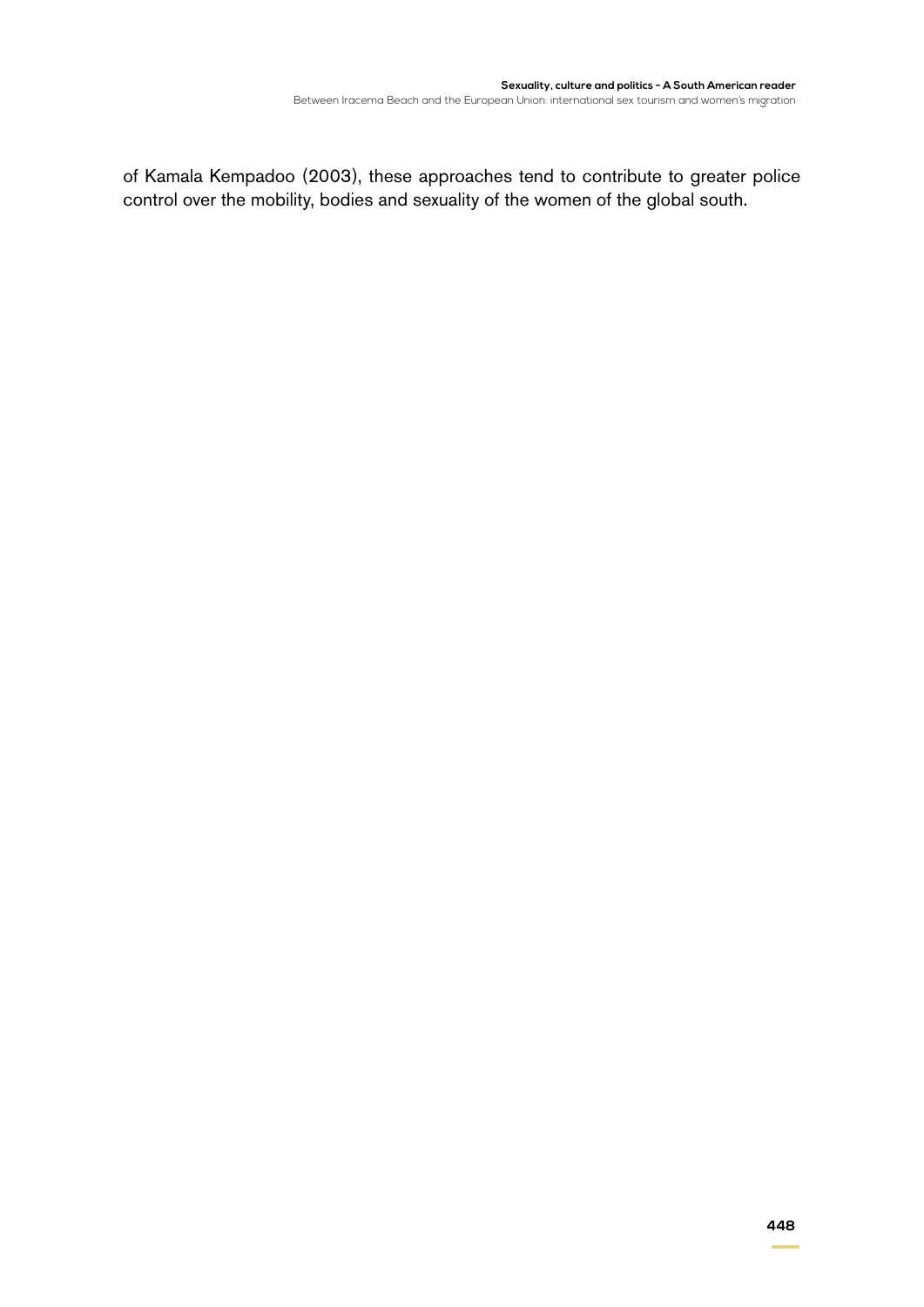#### **References**

AGUILAR, D. D. 2000. "Questionable claims: colonialism redux, feminist style". In: Race & Class, Vol. 41 (3). (pp. 1-12).

ANDERSON, B. & J. O'CONNELL DAVIDSON. 2004. "Review of evidence and debates". In: Trafficking, a demand- led problem? A multy-country pilot study. Part 1 Save the Children. Available at: <http:// www.jagori.org/research\_dst.htm>

ASIAN MIGRANT CENTER. 2000. Asian Migrant Yearbook 2000: Migration Facts, Analysis and Issues in 1999. Hong Kong, Asian Migrant Center.

ASSIS, G. O. 2004. De Criciúma para o mundo: rearranjos familiares e de gênero nas vivências dos novos migrantes brasileiros. PhD dissertation in Social Sciences, Unicamp. Campinas.

BOGUS, L. M. M. 1995. "Migrantes brasileiros na Europa Ocidental: uma abordagem preliminar". In: PATARRA, N. L. Emigração e imigração internacionais no Brasil contemporâneo. Programa Interinstitucional de avaliação e acompanhamento das migrações internacionais no Brasil, São Paulo, FNUAP, vol. 1.

\_\_\_\_\_\_\_\_\_\_\_\_\_\_\_\_\_\_\_\_\_\_\_\_\_\_\_ & M. S. BEOZZO BAZANESSI. 2000/2001. "Brasileiros/as na Itália: nuovi cittadini ou extracomunitari?" In: CNPD: Contribuições para políticas. Brasil 2000, Brasília, 2001.

CÂMARA MUNICIPAL DE FORTALEZA. 1999. Exploração Sexual e Comercial de Adolescentes em Fortaleza. Cartilha Popular.

CECRIA. 2002. Tráfico de Mulheres, crianças e adolescentes para fins de exploração sexual no Brasil. Research Report (PESTRAF), Brasília, Outubro.

\_\_\_\_\_\_\_\_ 2000. Tráfico de Mulheres, crianças e adolescentes para fins de exploração sexual no Brasil. Research Project, Brasília.

CHAME - Centro Humanitário de Apoio à Mulher. 2001. Dossiê Imprensa, Tráfico de mulheres e turismo sexual. Ano 2000/2001, Salvador.

\_\_\_\_\_\_\_\_\_\_\_\_\_\_\_\_\_\_\_\_\_\_\_\_\_\_\_\_\_\_\_\_\_\_\_\_\_\_\_\_. 2000a. Migração Feminina Internacional: causas e conseqüências. Salvador.

\_\_\_\_\_\_\_\_\_\_\_\_\_\_\_\_\_\_\_\_\_\_\_\_\_\_\_\_\_\_\_\_\_\_\_\_\_\_\_\_. 2000b. Dinha e os turistas. Salvador.

\_\_\_\_\_\_\_\_\_\_\_\_\_\_\_\_\_\_\_\_\_\_\_\_\_\_\_\_\_\_\_\_\_\_\_\_\_\_\_\_. 1998. O que é que a Bahia tem. O outro lado do turismo em Salvador. Salvador.

\_\_\_\_\_\_\_\_\_\_\_\_\_\_\_\_\_\_\_\_\_\_\_\_\_\_\_\_\_\_\_\_\_\_\_\_\_\_\_. n.d. Mulheres for export, Salvador.

\_\_\_\_\_\_\_\_\_\_\_\_\_\_\_\_\_\_\_\_\_\_\_\_\_\_\_\_\_\_\_\_\_\_\_\_\_\_\_\_. n.d. Migração e Tráfico Internacional de

Mulheres/Turismo sexual. Salvador.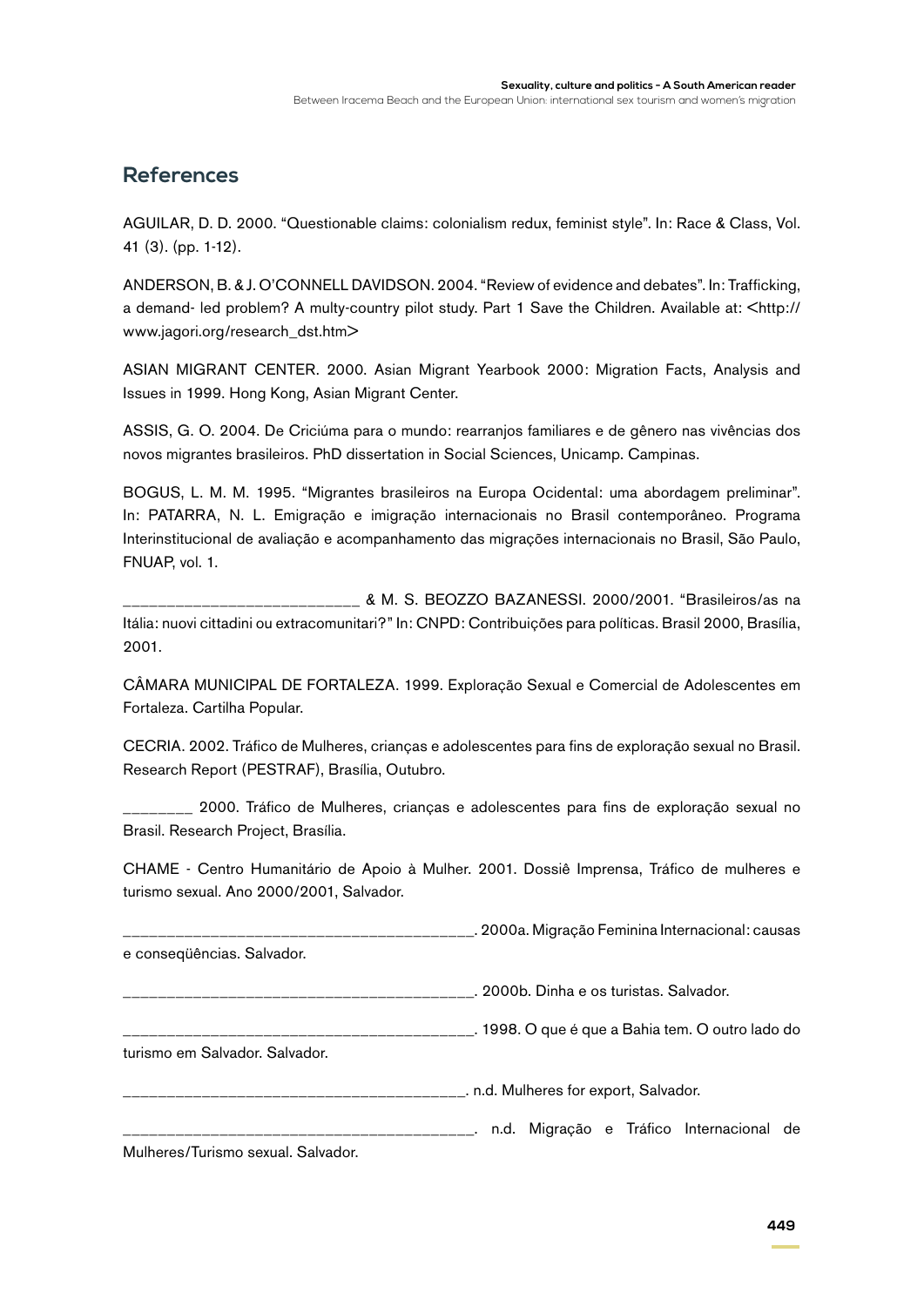#### **Sexuality, culture and politics - A South American reader**

Between Iracema Beach and the European Union: international sex tourism and women's migration

\_\_\_\_\_\_\_. n.d. Europa, o conto que não se conta. Salvador.

\_\_\_\_\_\_\_\_\_\_\_\_\_\_\_\_\_\_\_\_\_\_\_\_\_\_\_\_\_\_\_\_\_\_\_\_\_\_\_. n.d. Viagem ao exterior, sonho ou pesadelo?

Salvador.

CHAPKIS, W. 1997. Live Sex Acts: women performing erotic labour. Londres, Cassell.

COHEN, E. 1982. "Thai girls and Farang men: The edge of ambiguity." In: Annals of Tourism Research. Número 9. (pp: 403-428).

\_\_\_\_\_\_\_\_\_\_\_. 1986. "Lovelorn farangs: the correspondence between foreign men and Thai girls". In: Antrhopological Quarterly. July 1986, Vol 59, n° 3. (pp. 115-127).

COMISSÃO PARA IGUALDADE E PARA OS DIREITOS DAS MULHERES, Presidência do Conselho de Ministros. 2000. Tráfico e Exploração Sexual de Mulheres. Actas do 1º Seminário Internacional. Lisboa.

CORIOLANO, L. N. 1998. Do Local ao Global. O turismo litorâneo cearense, Campinas, Papirus.

COSTA, M. T. P. 2004. "Algumas considerações sobre imigrantes brasileiros na jurisdição do Consulado Brasileiro de Nova York". In: FELDMAN BIANCO, B. & C. VIANNA (Eds.). Brasileiros no exterior, caminhos da cidadania. Campinas, Papirus.

DIAS DUARTE, L. F. 2004. "A sexualidade nas ciências sociais: leitura crítica das convenções". In: PISCITELLI, A.; M. F. GREGORI & S. CARRARA (Eds). Sexualidades e Saberes, convenções e fronteiras. Rio de Janeiro, Garamond.

DOEZEMA, J. 1998. "Forced to Choose. Beyond the Voluntary v. Forced Prostitution Dichotomy". In KEMPADOO, K. & J. DOEZEMA. Global sex workers, Rights, Resistance, and Redefinition. Routledge.

EMBRATUR. 2004. Conta Satélite do Turismo. Available at: <www.embratur.gov.br>

FERNANDEZ, N. 1999. "Back to the future? Women, race and tourism in Cuba". In: KEMPADOO, K. Sun, Sex and Gold, Tourism and Sex Work in the Caribbean. Rowan and Littlefield.

FONSECA, C. 2004. "A Morte de um Gigolô: Fronteiras da transgressão e sexualidade nos dias atuais". In: PISCITELLI, A.; M. F. GREGORI & S. CARRARA (Eds). Sexualidades e saberes, convenções e fronteiras. Rio de Janeiro, Garamond.

GIDDENS, A. 1984. The constitution of society. Londres, Polity Press.

FRY, P. 1995-1996. "O que a cinderela negra tem a dizer sobre a "política racial" no Brasil". In: Revista USP. N°28, dezembro/janeiro, fevereiro 95-96. (pp - 122-136).

GOVERNO DO ESTADO DO CEARÁ. SECRETARIA DE TURISMO. 2002. Ceará, Terra da Luz. Indicadores Turísticos.

\_\_\_\_. 1999. Ceará to you. Edição Especial, Verão.

JEFFREYS, S. 1999. "Globalizing sexual exploitation: sex tourism and the traffic in women". In: Leisure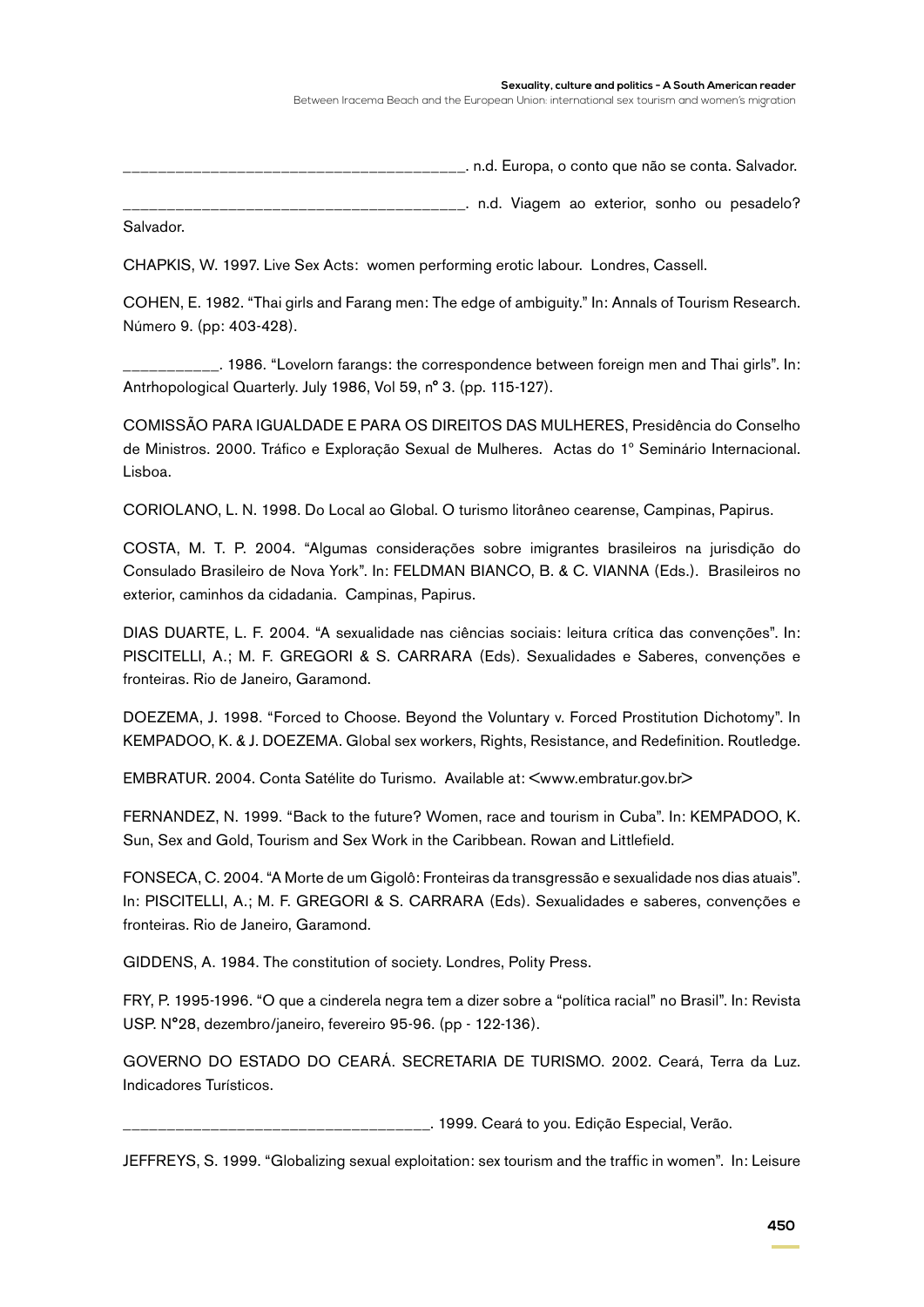Studies. N°18. (pp.179-196).

INSTITUTO BRASILEIRO DE GEOGRAFIA E ESTATÍSTICA. 2000. Censo 2000.

KAPUR, R. 2003. "The 'Other' Side on Globalization. The Legal Regulation of Cross-Border Movements". In: Canadian Women Studies. Vol 22, n° 3-4. (pp. 6-16).

KEMPADOO, K. 2003. "Victims and agents of crime: the New Crusade against trafficking". In: SADBURY, J. & A. AJANI. Forthcoming in Global Lockdown. Nova York, Routledge.

\_\_\_\_\_\_\_\_\_\_\_\_\_\_\_\_\_\_\_. 2001. "Women of Color and the Global Sex Trade. Transnational Feminist Perspectives." In: Meridians: feminism, race, transnationalism. Vol 1, n°2. (pp. 28-51).

\_\_\_\_\_\_\_\_\_\_\_\_\_\_\_\_\_\_\_. 1999. "Continuities and change. Five centuries of prostitution in the Caribbean". In: KEMPADOO, K. Sun, Sex and Gold, Tourism and Sex Work in the Caribbean. Rowan and Littlefield.

\_\_\_\_\_\_\_\_\_\_\_\_\_\_\_\_\_\_\_\_. 1998. "Migrations and tourism: Introduction". In: KEMPADOO, K. & J. DOEZEMA. Global sex workers,Rights, Resistance, and Redefinition. Routledge.

KUBITSCHEK, M. 1997. "The example of Brazil". In: WTO General Assembly Round Table on Tourism Promotion in Foreign Markets. Istanbul, Turquia. (23 de outubro).

LANDINI, T. S. 2003. "Pedófilo, quem és? A pedofilia na mídia impressa." In: Cadernos de Saúde Pública. Rio de Janeiro. 19 (sup2). (pp. 273-282).

LEAL, M. L. & F. LEAL. 2002. Pesquisa sobre tráfico de mulheres, crianças e adolescentes para fins de exploração sexual comercial no Brasil. Brasília, CECRIA.

LEAL, F. 2003. "Trafico de Mulheres". Trabalho apresentado no seminário Sexualidades e saberes, convenções e fronteiras. Unicamp, Campinas, SP. (Junho).

LEITE, J. 2000. Tráfico de mulheres - Exemplo do Brasil. (Unpublished work). Salvador.

LONDRES, A. 1927. Le Chemin de Buenos Aires. Paris, Albin Michel.

LUTZ, H. 1997. "The Limits of European-ness: immigrant women in Fortress Europe". In: Feminist Review, n° 57, autumn. (pp. 93-111).

MINISTÉRIO DA JUSTIÇA/NAÇÕES UNIDAS, ESCRITÓRIO CONTRA DROGAS E CRIME. 2004. Tráfico de seres humanos no Brasil. Brasília.

MULLINGS, B. 1999. "Globalization, tourism, and the International Sex Trade". In: KEMPADOO, K. Sun, Sex and Gold, Tourism and Sex Work in the Caribbean. Rowan and Littlefield.

MURRAY, A. 1998. "Debt-Bondage and Trafficking. Don't believe the Hype". In: KEMPADOO, K. & J. DOEZEMA. Global sex workers, Rights, Resistance, and Redefinition. Routledge.

DAVIDSON, J. 1996. "Sex Tourism in Cuba". In: Race and Class. 38, 1.